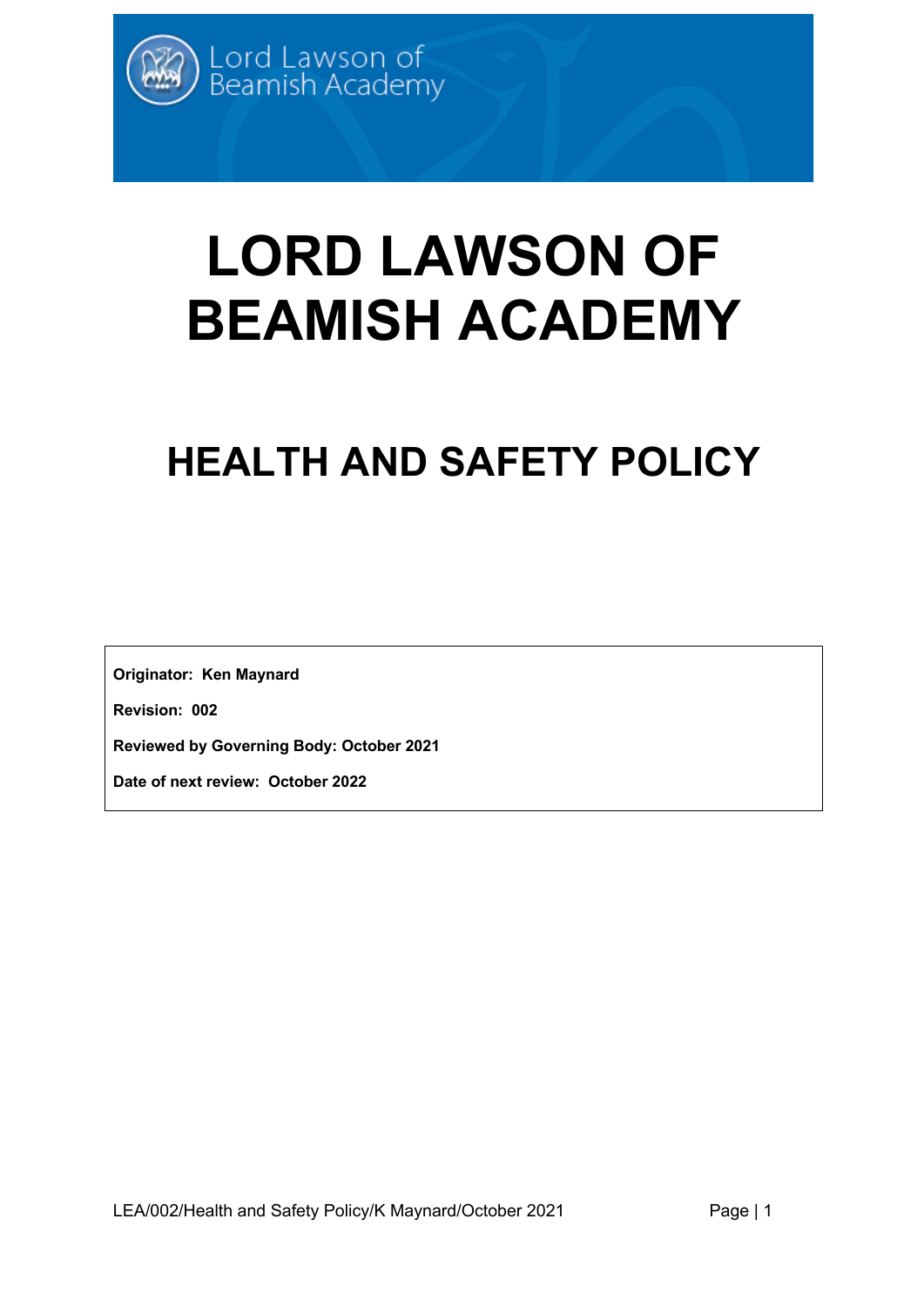

# **CONTENTS:**

- **1. GENERAL STATEMENT**
- **2. ORGANISATIONAL CHART**
- **3. DUTIES and RESPONSIBILITIES**
	- a) School Governors
	- b) Principal
	- c) Senior Management / Heads of Department
	- d) All Employees
	- e) Health and Safety coordinator
	- f) Business Manager

# **4. SCHEDULE of ARRANGEMENTS**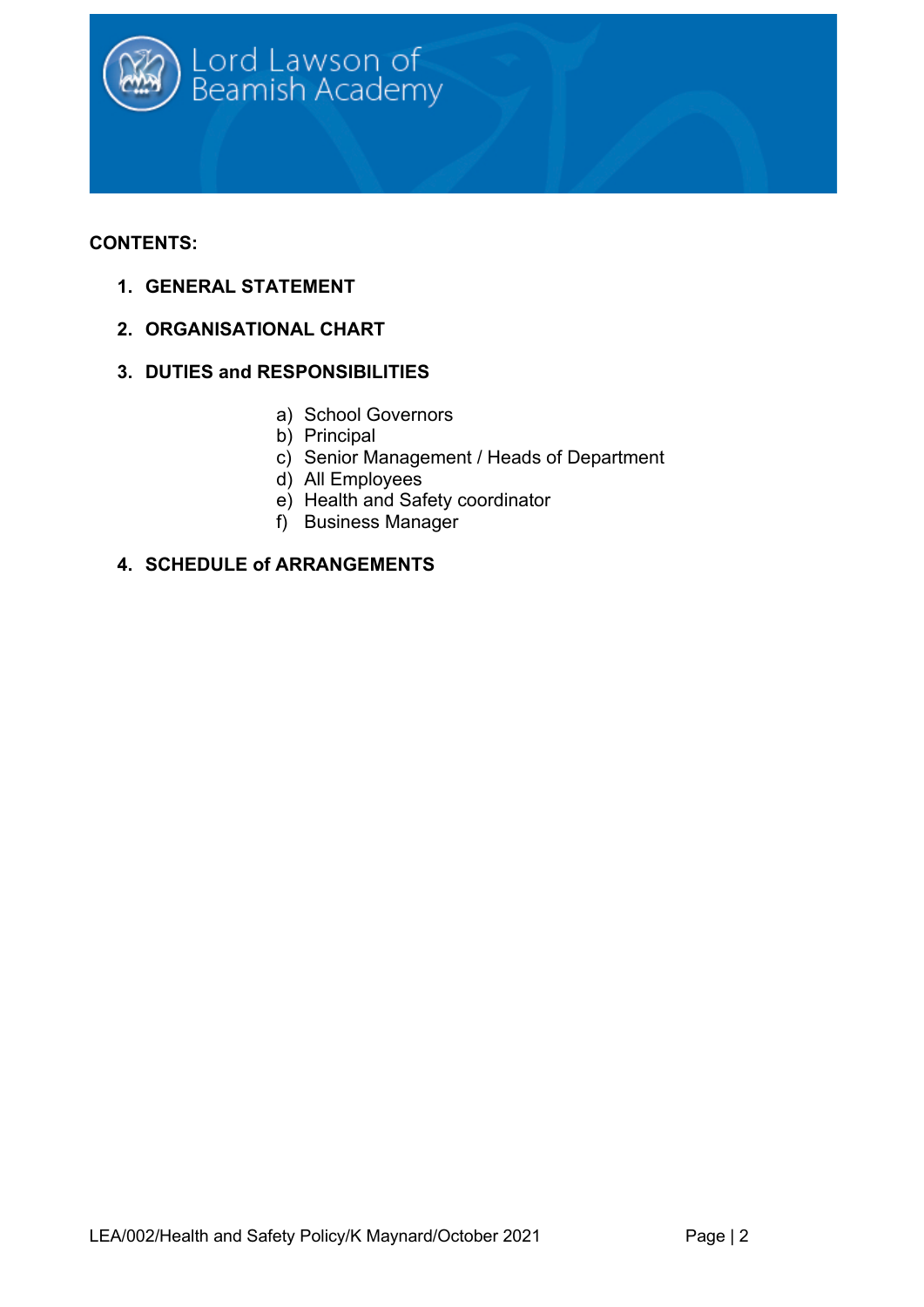

#### **1. GENERAL STATEMENT:**

The governors of Lord Lawson of Beamish Academy recognises and accepts responsibility as an employer for providing safe, healthy conditions for employees, students, visitors and others who may be affected by its activities**.**

In particular the academy undertakes to provide:-

- ♦ Safe and healthy working conditions
- ♦ Instruction, Information, Training and Supervision (IITS).
- ♦ Safe plant, equipment and systems of work.

A progressive improvement in the prevention of accidents will only be achieved with the recognition that health and safety at work is everyone's responsibility. This requires the involvement and commitment of individuals at every level of the organisation.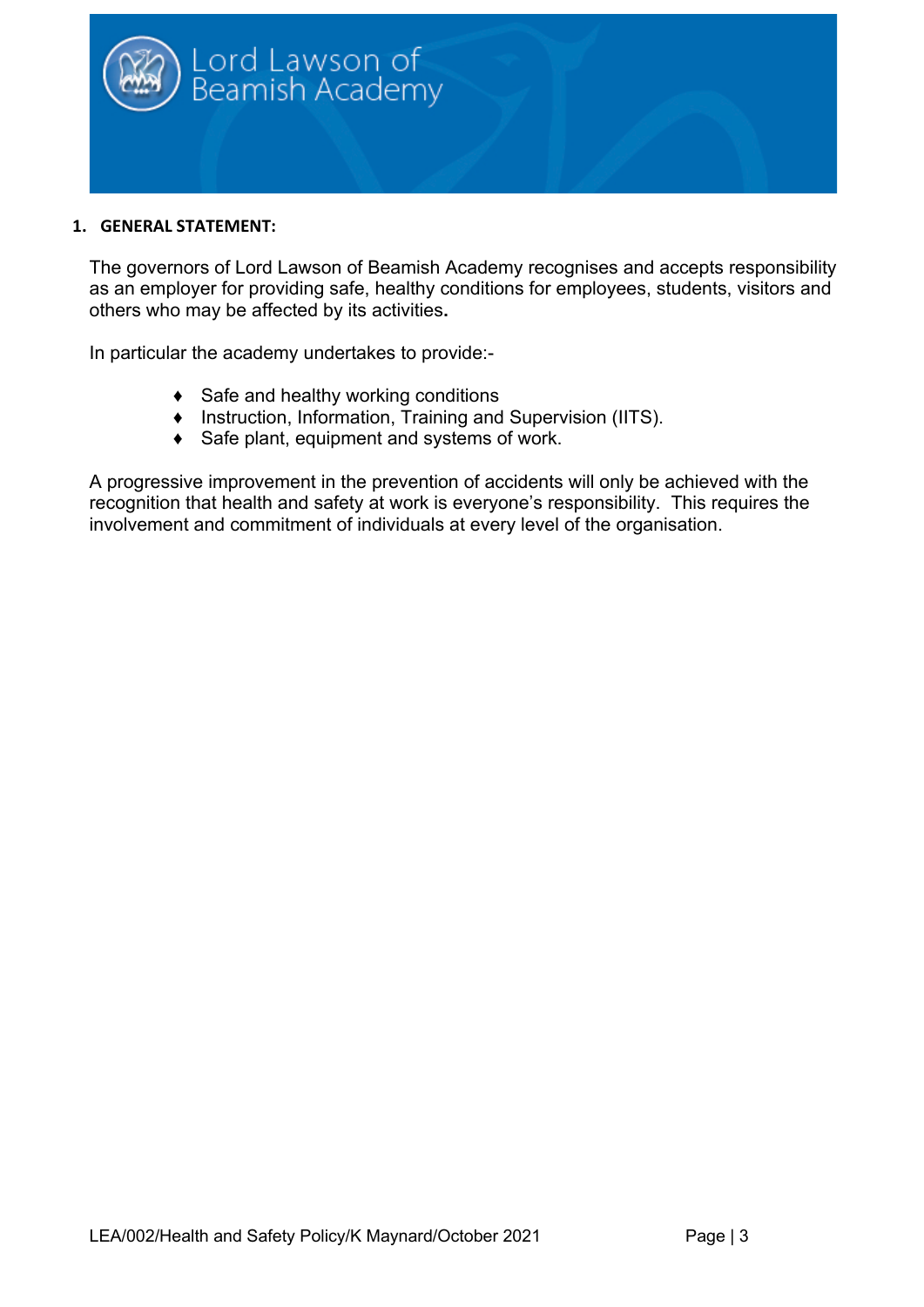

**2. ORGANISATIONAL CHART:**

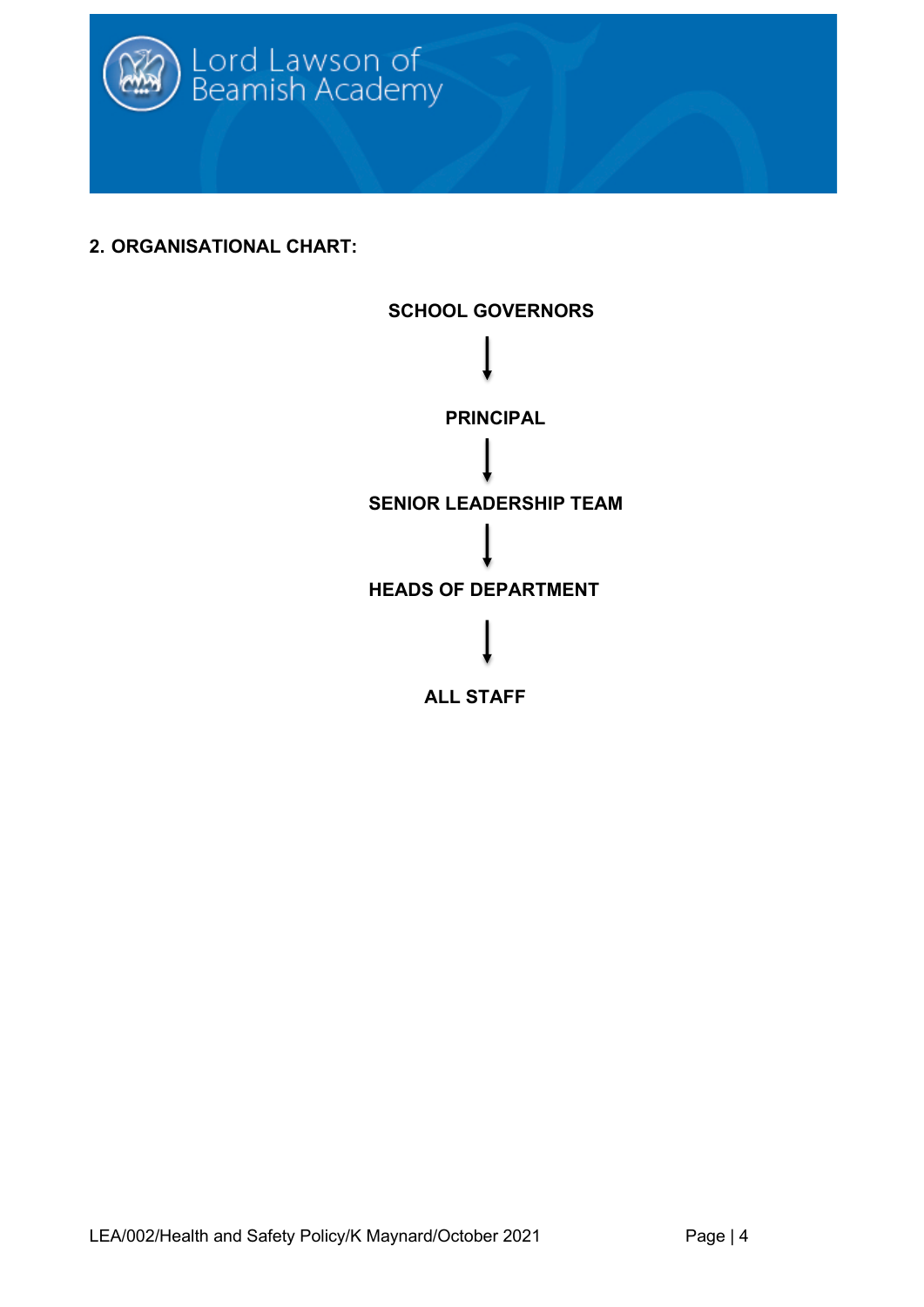

# **3. DUTIES AND RESPONSIBILITIES:**

#### School Governors

- 1. Will comply with the Local Authority's Health and Safety Policy, including the monitoring and review of procedures within their academy.
- 2. Will approve the academy Health and Safety Policy.
- 3. Will ensure that adequate resources are available to fulfil the aims and objectives of the policy
- 4. Will ensure that actions are taken in respect of health and safety matters and will be familiar with the basic requirements of the Health and Safety at Work Act 1974 and any new legislation which affect the running of the academy.
- 5. Will receive annual reports from the Principal on health and safety issues at Governors' meetings.
- 6. Will facilitate the work of any accredited Trade Union Health and Safety Representative.

#### Principal

- 1. Will be responsible for day-to-day management of all health and safety matters in the academy in accordance with the Health and Safety Policy.
- 2. Will ensure that adequate resources, financial and otherwise, are made available for the provision and maintenance of health, safety and welfare.
- 3. Will ensure the circulation of information on health and safety matters and where appropriate consult with safety representatives, members of staff and others for specific aspects of health and safety and ensuring that all staff are aware of such delegations.
- 4. Will identify and make arrangements for training all staff, including the induction of new employees and where necessary, retraining of existing staff in respect of health and safety as and when the need arises.
- 5. Will report any problems in implementing the policy to the Academy Governors / LA and submit an annual report on health and safety to the governing body.
- 6. Will ensure that termly health and safety inspections are carried out.
- 7. Will lead by example.
- 8. Will ensure that actions are taken on health and safety matters and insist that safe working practices are regularly observed.
- 9. Will be familiar with the basic requirements of the Health and Safety at Work Act 1974 and any new legislation, which affects the running of the academy.
- 10.Will approve and review the effectiveness of the policy.
- 11.Will carry out appropriate / periodic safety checks.
- 12.Will encourage employees to suggest ways and means of eliminating hazards.
- 13.Will investigate and report all accidents as appropriate and ensure remedial action is taken to prevent recurrence.
- 14.Will liaise with the Council's Health and Safety Officer as appropriate.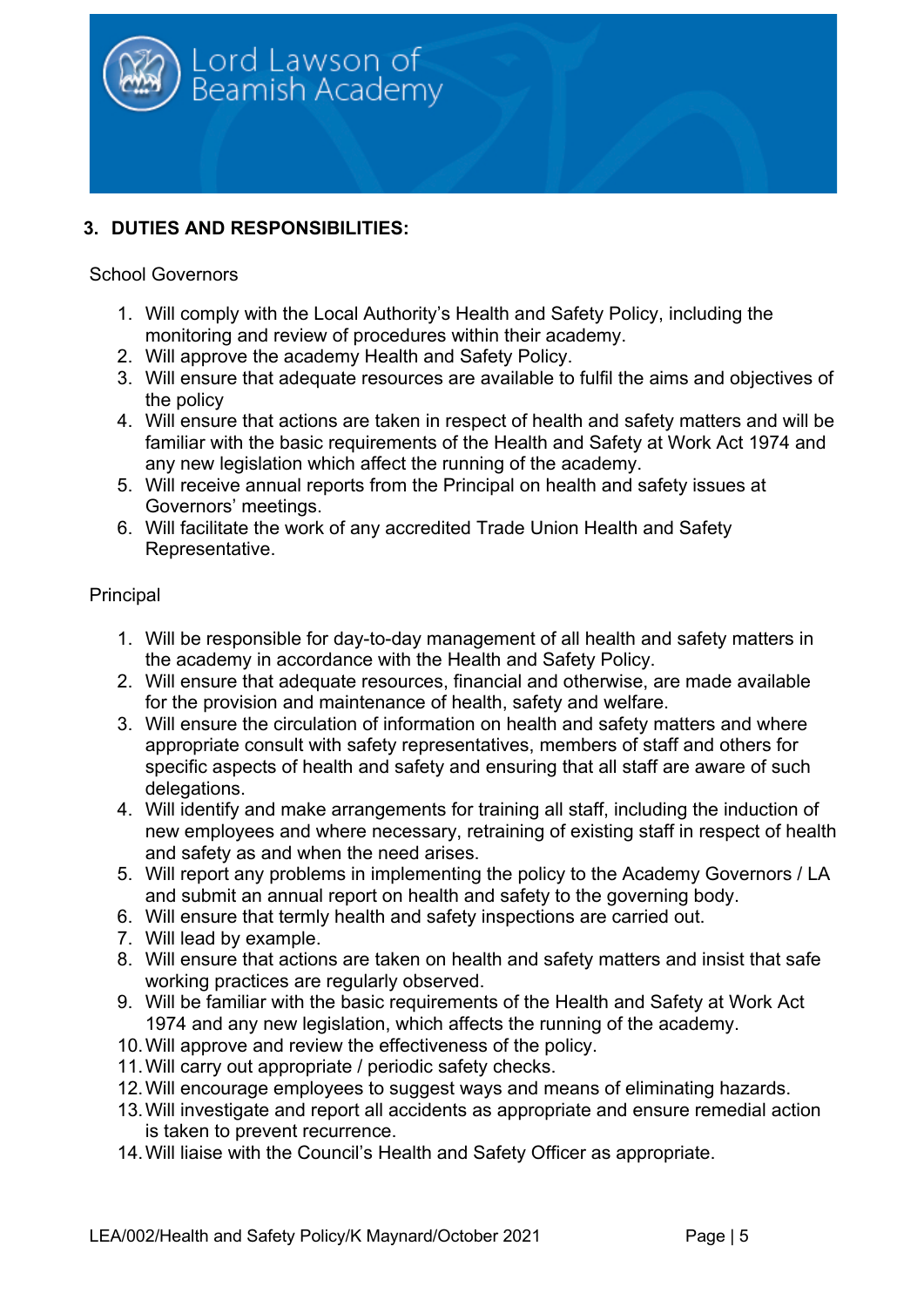

- 15.Will facilitate the work of any accredited Trade Union Health and Safety Representative.
- 16.Will carry out risk assessment.

Senior Leadership Team (SLT)

- 1. Will be responsible for the day to day management of health and safety in accordance with the Health and Safety Policy.
- 2. Will lead by example.
- 3. Will draw up and review departmental procedures.
- 4. Will report to the Principal any problems in policy implementation.
- 5. Will ensure the circulation of information on health and safety matters.
- 6. Will identify staff training needs and report to the Principal.
- 7. Will ensure that actions are taken on health and safety matters and insist that safe working practices are regularly observed.
- 8. Will be familiar with the basic requirements of the Health and Safety at Work Act 1974 and any new legislation, which affects the running of the academy.
- 9. Will ensure that any defects in premises, plant and equipment are brought to the attention of appropriate personnel without delay.
- 10.Will liaise with the Council's Health and Safety Officer as appropriate.
- 11.Will facilitate the work of any accredited Trade Union Health and Safety Representative.

# All Employees

- 1. Will work in accordance with the Health and Safety Policy and be familiar with departmental policies.
- 2. Will check visually that classroom / work areas and any equipment used are safe before being used and kept in good condition.
- 3. Will ensure that safety procedures are followed and any necessary personnel protective equipment (PPE) is used.
- 4. Will report any problems / accidents to the appropriate person and suggest any improvement in safe practices / eliminating hazards.
- 5. Will use the correct equipment and tools for the job.
- 6. Will be aware of any action to be taken in an emergency situation.
- 7. Will seek appropriate advice as and when required.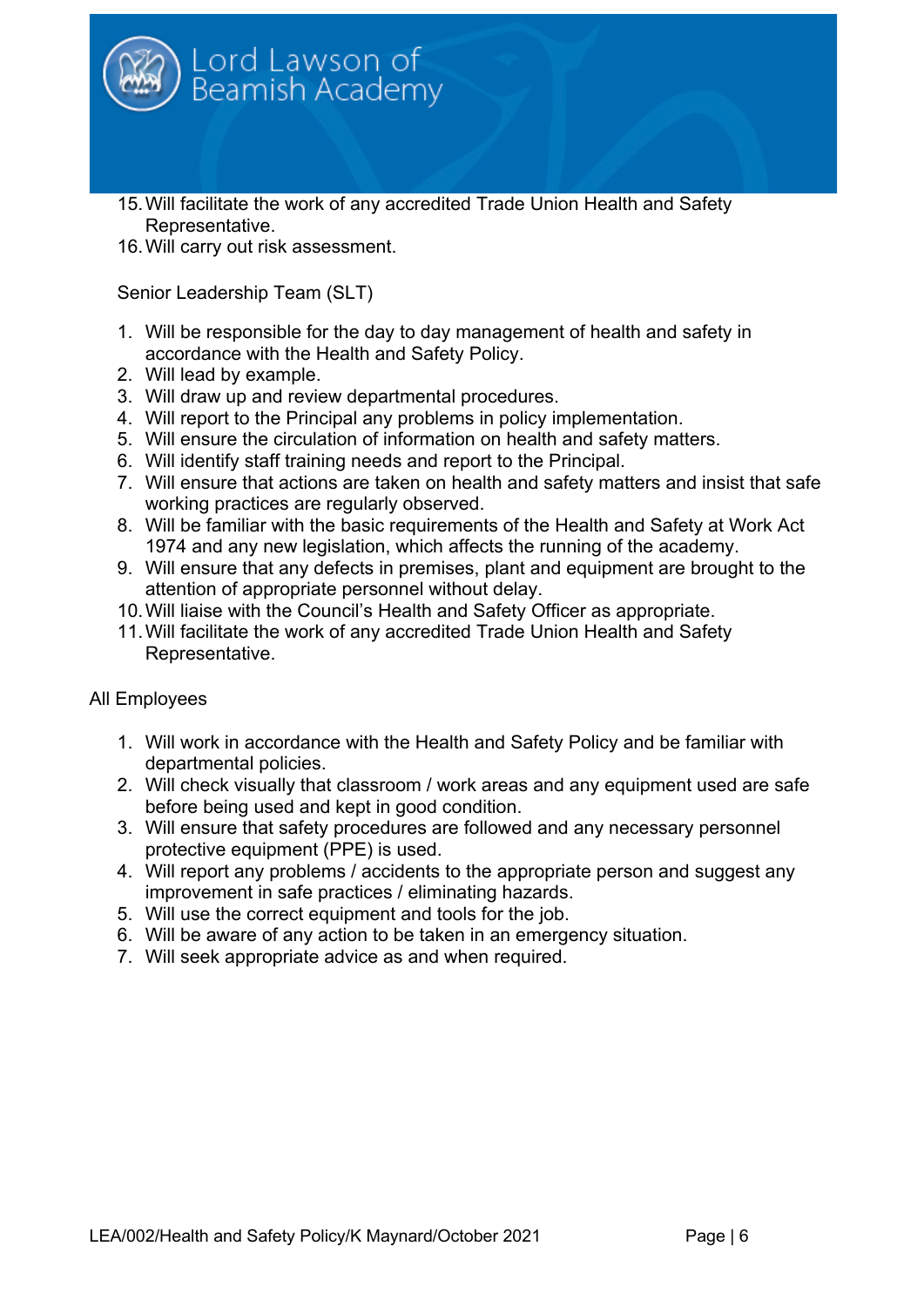

Health and Safety Coordinator

The academy no longer has a Health and Safety Committee and has now appointed a Health and Safety Coordinator. Most health and safety matters are dealt with promptly within each department. Only in exceptional circumstances will it be necessary to refer matters to the Health and Safety Coordinator. The Health and Safety Coordinator may be requested if required to attend meetings to discuss any issues. Minutes are circulated to group members, the Principal and displayed on the staffroom notice board.

The functions of the health and safety coordinator are:-

- to analyse accident information and notifiable diseases statistics and trends.
- examination of safety audit reports on a similar basis.
- consider reports and factual information provided by inspectors for the enforcing authority appointed under the Health and Safety at Work Act 1974.
- to assist in the development of academy safety content of staff training.
- to assist in the development of academy safety rules and safe systems.
- to monitor the effectiveness of the safety content of staff training.
- to assist in the development of academy safety rules and safe systems.
- to monitor the effectiveness of the safety content of staffing training.
- to monitor the adequacy of health and safety communication and publicity in the academy.
- to carry out regular safety inspections both internally and externally (including risk assessments).
- to provide and link with the appropriate inspectorate of the enforcing authority.
- to make recommendations to the Principal and Governing Body.

# **Business Manager**

Duties include the day to day responsibility and liaising with all PFI associates, to ensure the requirements are met by all parties

# **SCHEDULE OF ARRANGEMENTS**

- a) Training
- b) Fire and emergency procedures / Evacuation Due To Bomb Threat / Suspicious Mail *(HS002 / RA/006 / HSFRA001 / HS019 / SRA038)*
- c) First aid
- d) Accident and injuries *(HS20 Incident Report)*
- e) Dealing with hazards or potential risks *(Risk Assessment Database)*
- f) Stairs and exits *(SRA016)*
- g) Vehicular and pedestrian access *(HS004 / HS005 / RA001 / RA005)*
- h) Lone working *(HS014 / SRA017) – (HS024 / SRA043 )*
- i) Security
- j) Personal protective equipment *(Risk Assessment Database)*
- *k)* Contractors and visitors to site *(SRA015)*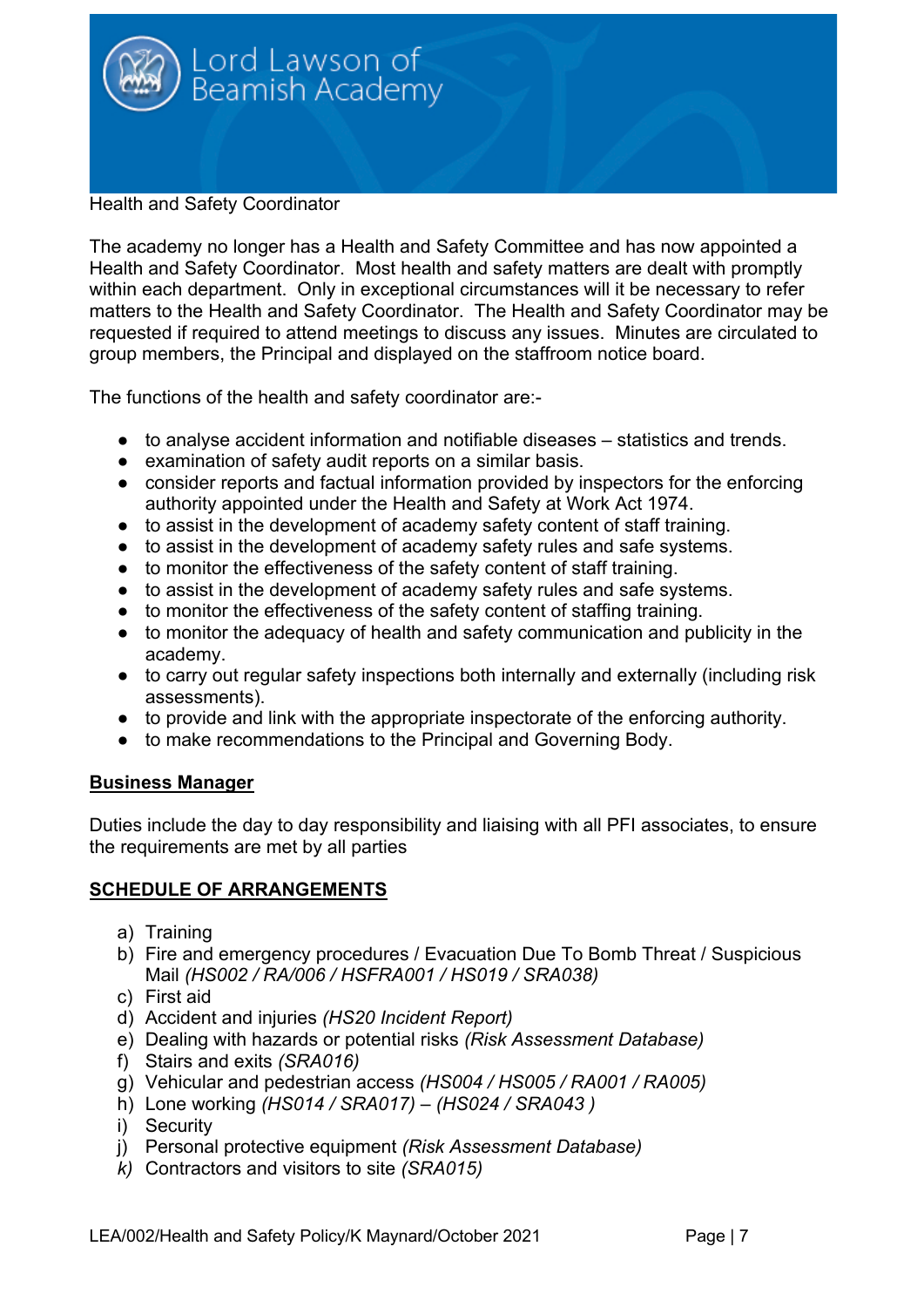

- l) Smoking Policy *(HS008)*
- m) Accessibility
- n) Animals / Mammals / Birds / Reptiles / Amphibians /Dogs

# **TRAINING**

All staff trained in their specialist subject area are expected to be familiar with all its safety issues. Staff are expected to keep up to date with their specialist subjects and to pass on to colleagues any relevant information on safety.

Principals should have regard for the qualifications of both student and probationary teachers and allocate duties accordingly. No student / teacher should be left in charge of a class / group of people if the responsible teacher considers that a hazardous situation could arise.

Non-specialist teachers should not be expected to take lessons in practical subjects and physical education activities without adequate knowledge of safety matters.

All staff should be aware of the appropriate qualifications or training courses available which are required before certain activities, including use of machinery, are undertaken, as in the event of an accident, the training of an individual is nearly always scrutinised.

Training needs should always be discussed / identified in consultation with the Principal.

# **General**

New employees of Lord Lawson of Beamish Academy will receive basic induction training on health and safety, from the Health and Safety Coordinator *or* the Principal; this will include arrangements on first-aid, medical issues, safeguarding, fire prevention, emergency evacuation, lone working, welfare facilities, no smoking policy etc.

Additional training will also be provided for individuals when:

- There is reason to question the effectiveness of the original training.
- New procedures, practices or equipment are introduced.
- There is a change in law or official guidance.
- As a result of finding of scientific research, technological advances or accident investigation.
- When there are additional procedures relevant to their particular department.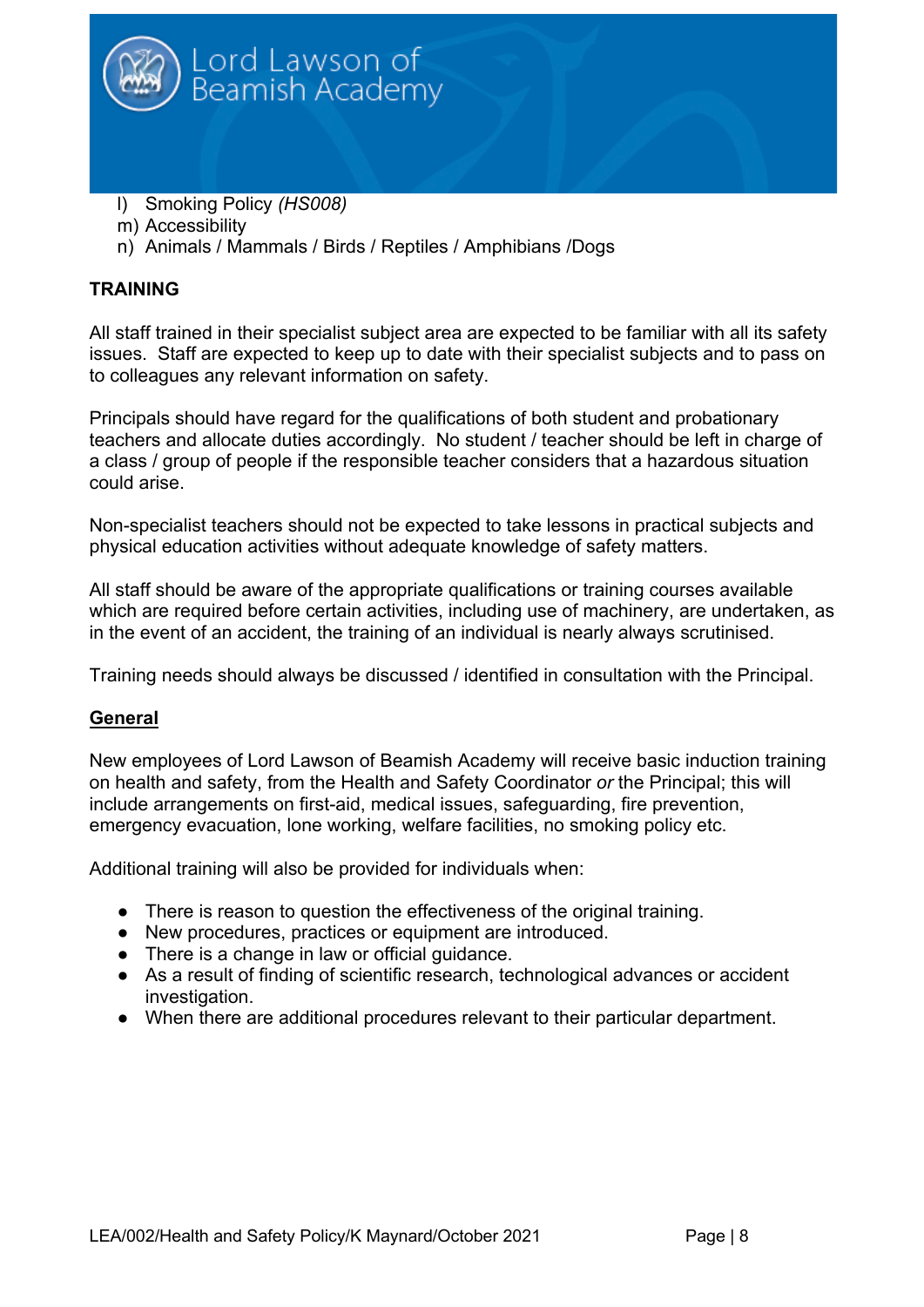

# **FIRE AND EMERGENCY PROCEDURES (INCLUDING BOMB THREATS/SUSPICIOUS MAIL AND PARCELS)**

The hazards associated with fire and the products of combustion are well documented and in order to minimise the risks, the academy health and safety coordinator is required to ensure that an assessment of the risks from fire under the provisions of the Fire Precautions (Workplace) Regulations 1997 is carried out. *(See HSFRAOO1..\..\Risk Assessment Data\Fire Risk Assessment LLOBS 2008.docx)*

Risks can arise through the poor construction / maintenance of escape routes, incorrect storage of combustible materials, poor working practices, defective electrical equipment etc.

# **Control Measures:**

- 1) Assess what fire risks are present in the workplace including possible sources of ignition such as electrical equipment, heating appliances, smoking materials etc. The storage and removal of combustible materials should be examined particularly those that produce lots of smoke or are marked as highly flammable.
- 2) All academies have arrangements for detecting and giving electrical warning of fire. All areas of the building have a break glass electrical alarm system that is maintained by Equans staff. All call points are kept clear of obstruction.
- 3) In addition, fire call points are tested each Friday afternoon to ensure the fire alarm bell is audible internally and externally, to ensure all fire call points are in correct working condition. This test is completed by Equans. All tests are recorded by Equans.
- 4) All evacuations, either for fire, false alarms *or* other than fire related evacuations are recorded and documented by the site health and safety coordinator.
- 5) Where people are at risk from fire, they should be able to evacuate to a place of safety within three minutes. The structural fire protection should be considered including the availability of external fire exit doors, the maintenance of fire separation doors, means of escape signage and lighting and the integrity / maintenance of the means of escape routes. Any issues that may have a bearing upon the evacuation times should be considered such as the need to turn off machinery, gas supplies or the presence of very young children, disabled people, visitors etc.
- 6) Firefighting equipment, portable fire extinguishers, fire blankets are located on wall brackets at strategic points throughout the building according to the fire hazard present and the recommendations of the Fire Authority. Access to this equipment should never be impeded. Annual servicing is currently organised through Equans, in addition to this; a member of the Equans staff will carry out a monthly visual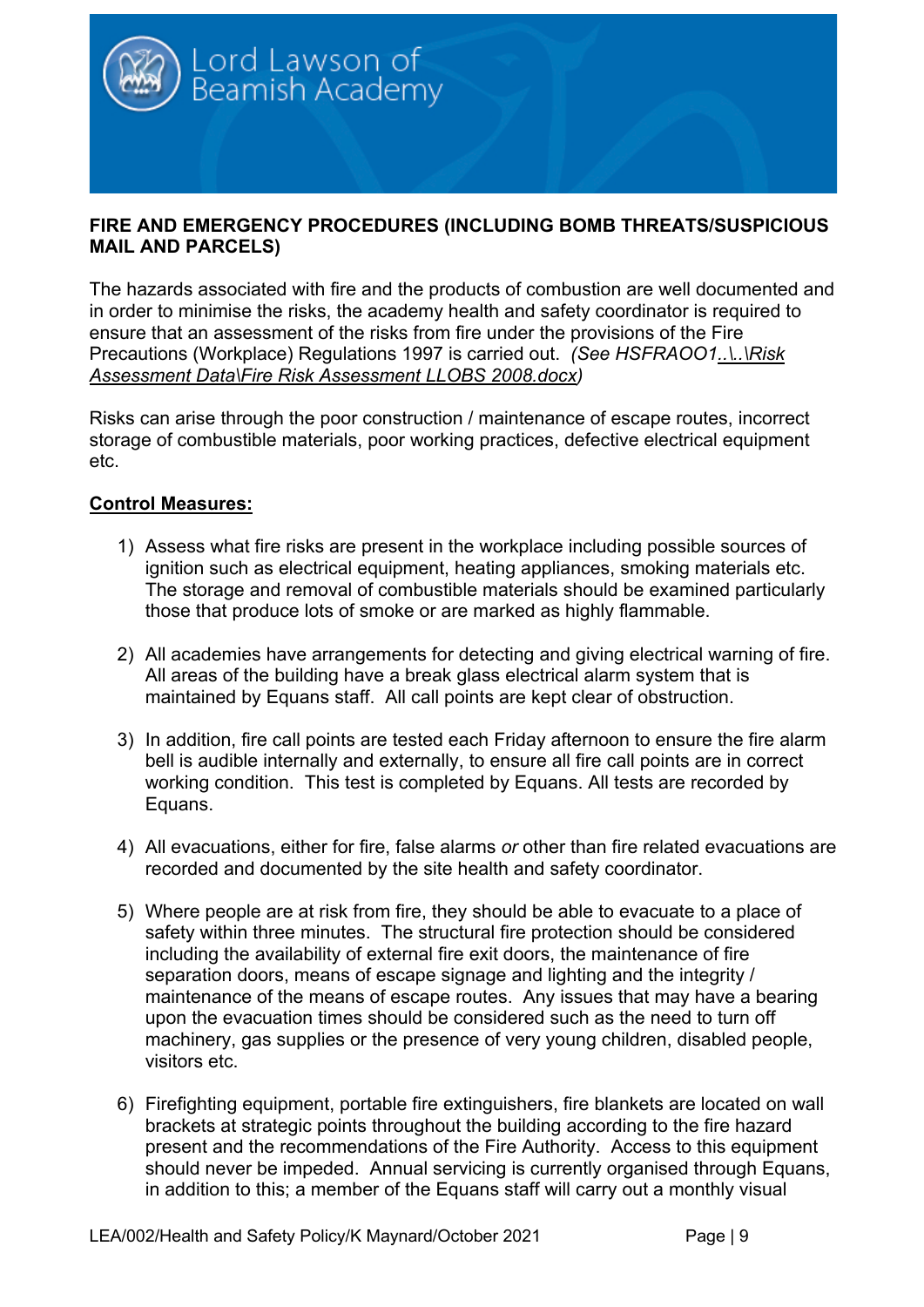inspection of equipment to see that it is in place and has not been tampered with. This check should be recorded in the Fire Log Book. Any fire extinguishers that have been tampered with should be reported to Equans immediately.

Lord Lawson of<br>Beamish Academy

- 7) Fire evacuations drills are an important part of an academy emergency arrangement; they should be carried out on a termly basis and the results recorded by the site health and safety coordinator. In addition, the academy is encouraged to have at least one lunch time fire drill per year.
- 8) New employees in an academy, before starting work, they should be appraised of the fire procedures during their induction, procedures notices are displayed in all main areas detailing what to do on discovering a fire, hearing alarm bell etc. (Notices are to be displayed in each classroom / office). Staff will need to be trained on the use of the portable fire-fighting equipment.
- 9) All academy staff will be informed of a written document procedure for Evacuation Due to Bomb Threat / Suspicious Mail and all relevant *"key"* staff will be regularly trained / refresher training of what is required in the event of any threatening occurrence

Further guidance may be obtained by contacting the Establishment Services Section in the Education Department or the Health and Safety Section in the Personnel Management Serviced Department.

# **FIRST AID** *(This page / section is recorded as form HS015a and is subject to change when required)*

There are members of staff with First Aid Qualifications who are authorised to give first aid assistance:

- Mrs J Ballantyne
- Mrs K Maynard
- Miss B Dixon
- Miss J Leigh
- Mr P McGovern
- Mrs D Hogg
- Mrs K Coates
- Mrs D Smith
- Miss K Milburn

LEA/002/Health and Safety Policy/K Maynard/October 2021 Page | 10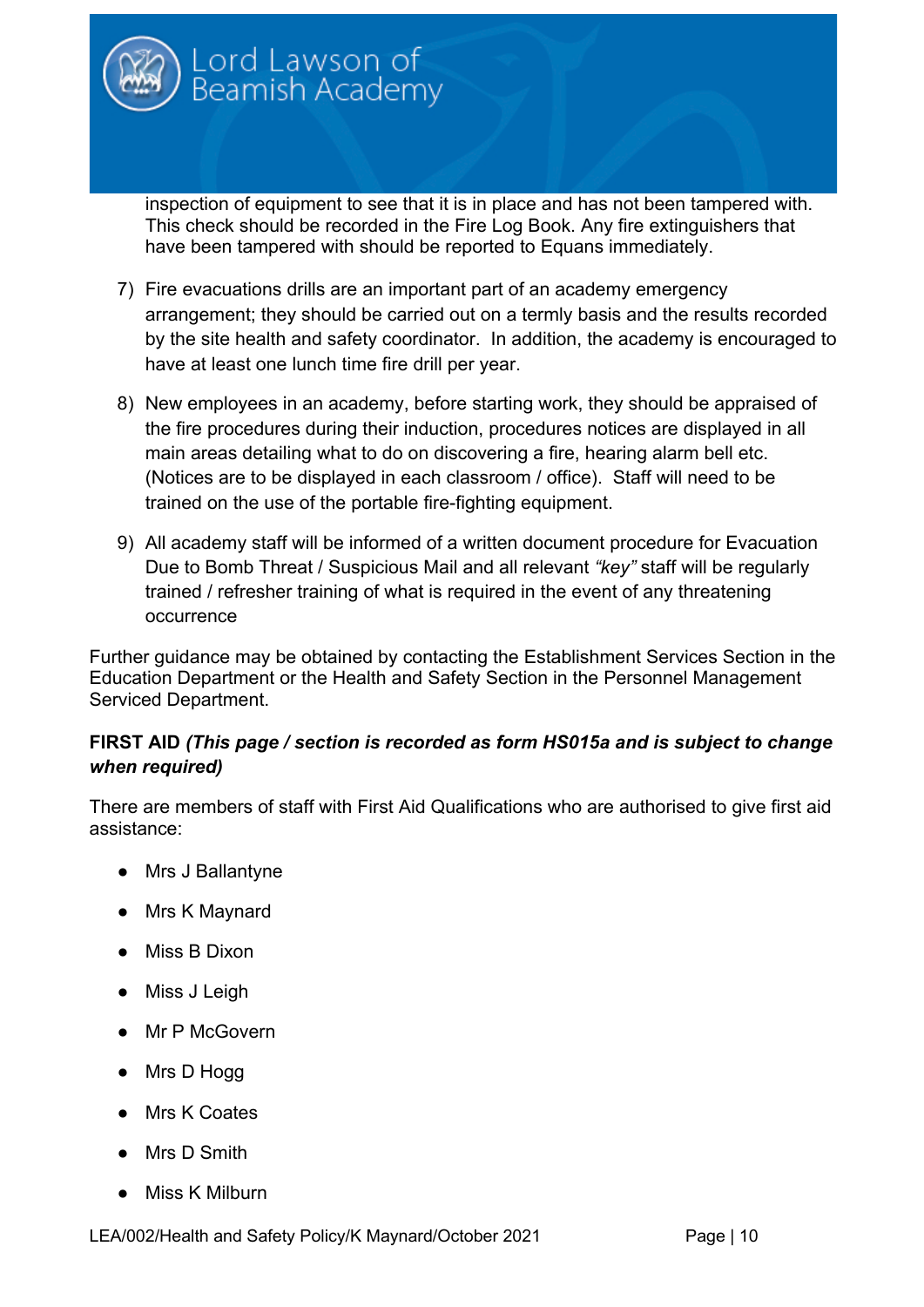

- Mrs J Clarke
- Mrs L Bland
- Mrs C Brown
- Mrs J Kemp
- Mr K Maynard
- Mrs A McDowell
- Miss T Isles
- Mrs H Bradley
- Miss A Harrison

These authorised members of staff are based around the academy. First Aiders can be contacted through reception on ext. 200 or contacted directly on the internal radio on channel 1. Notices giving this information are posted around the academy.

#### **Identification of students needing first aid**

1. If a teacher / cover supervisor feels that a student has a medical problem or injury which cannot be dealt with in the classroom, please contact the 1st Aid Unit on extension 231 to speak to the member of staff.

If there is no answer when you ring the 1st Aid Unit **DO NOT** send the student along anyway.

If the 1st Aid Unit do not answer it will mean they are already dealing with a 1st Aid incident - this may be on the Unit or they may have been called away to a different area of the Academy.

Sending a student without speaking the 1st Aid staff first may mean that the student arrives and there is no-one to attend to them, leaving them in a vulnerable position.

#### **If your call is not answered:**

- If the illness/injury is not urgent leave a message and staff will contact you as soon as they are available
- If you feel the illness/injury is urgent contact reception who will call for a 1st Aider to attend.
- All students who come to the Unit without a telephone call will be sent back to your lesson.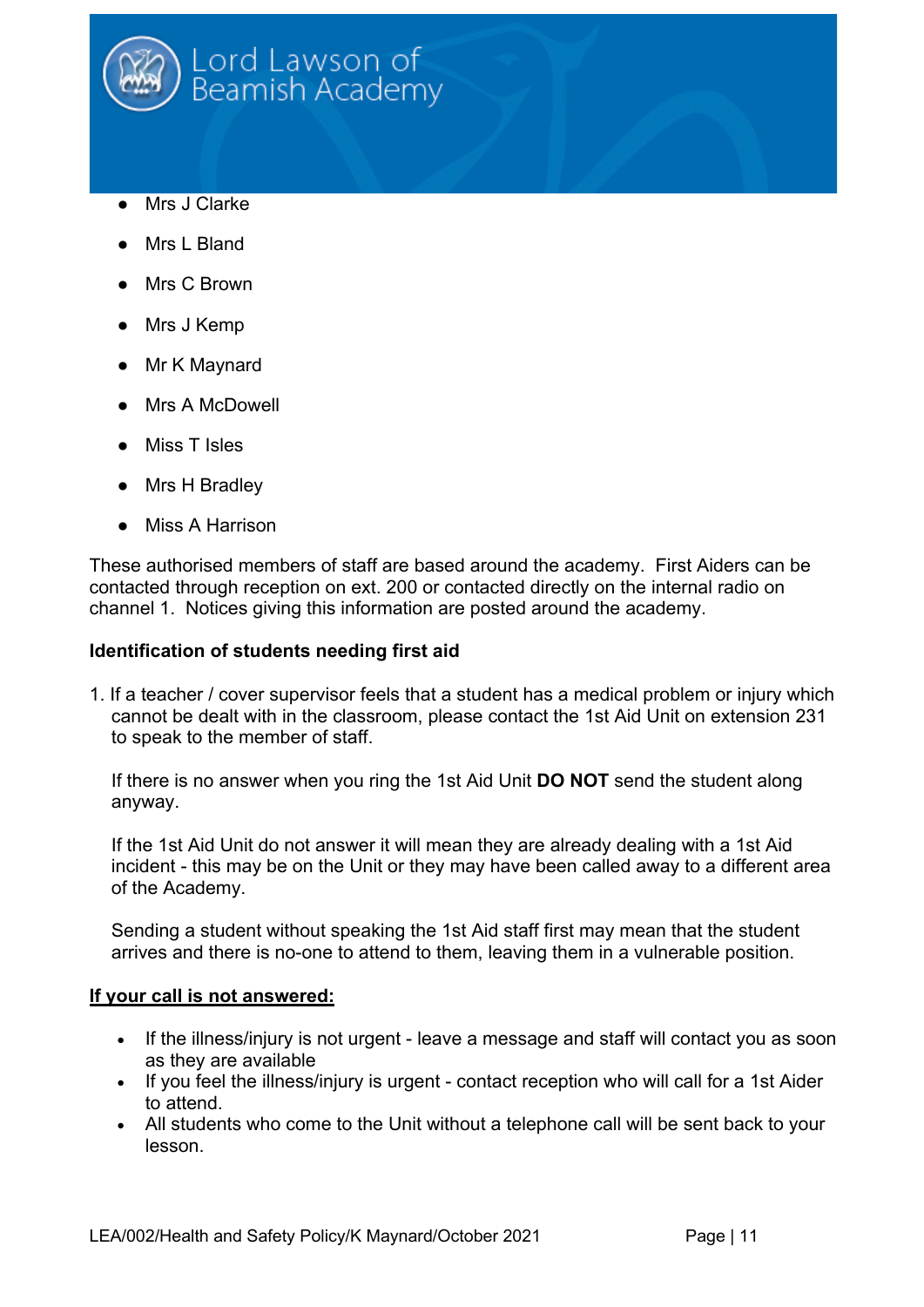

- 2. If it is considered desirable the student will be accompanied to the internal Health Unit by another student *or* in extreme cases, by a teacher *or* another available authorised staff member who will be called on the internal radio. Circumstances may require a First Aider to go to the classroom / office to give assistance.
- 3. A First Aider will assess the student's / adult's problem and will respond accordingly. This will include one or more of the following actions:
	- a) Make the student / adult as comfortable as possible in the medical room in the case of illness and monitor their condition regularly.
	- b) Return a student / adult to their lesson / place of work if improvement in the condition is apparent.
	- c) Inform parents if necessary and ask them to collect their child if illness persists.
	- d) Administer emergency first aid when necessary either in the Health Unit or at the site of an accident.
	- e) Call for external medical services when necessary.
	- f) If hospital treatment is necessary and parents / carers *or* emergency contact cannot be located, a member of the first aid staff will accompany the student / adult to the hospital and will remain with them until parent / carer or relative arrives (the accompanying first aid staff member will also be accompanied by an authorised driver of a local taxi service *or* another member of the academy staff).
	- g) **ALL** head injuries to any injured person, **MUST** be sent directly to the Hospital from the academy. Relevant parents, guardians, carers **MUST** be informed via telephone message from the academy Health Unit First Aider.
- 4. In some cases when a student sustains an injury, a medical condition slip is sent home with the student explaining that first aid has been administered and advice given that if further symptoms become apparent *or* pain form the injury becomes worse, then further medical help should be sought as soon as possible.
- 5. All details of students and symptoms of the injury are recorded on CMIS Facility in the student health tab. Confidentiality is maintained with the use of lettered codes.
- 6. Tutor and attendance registers are completed as appropriate
- 7. An accident report (HS20) is completed when appropriate.
- 8. First aid boxes are found in each house block, science room, the general office, the LRC, ILC, PE and Student Support. Kitchen staff also have first aid kits.
- 9. First aid boxes are checked and replenished at each first aider update training session per half term *o*r on request.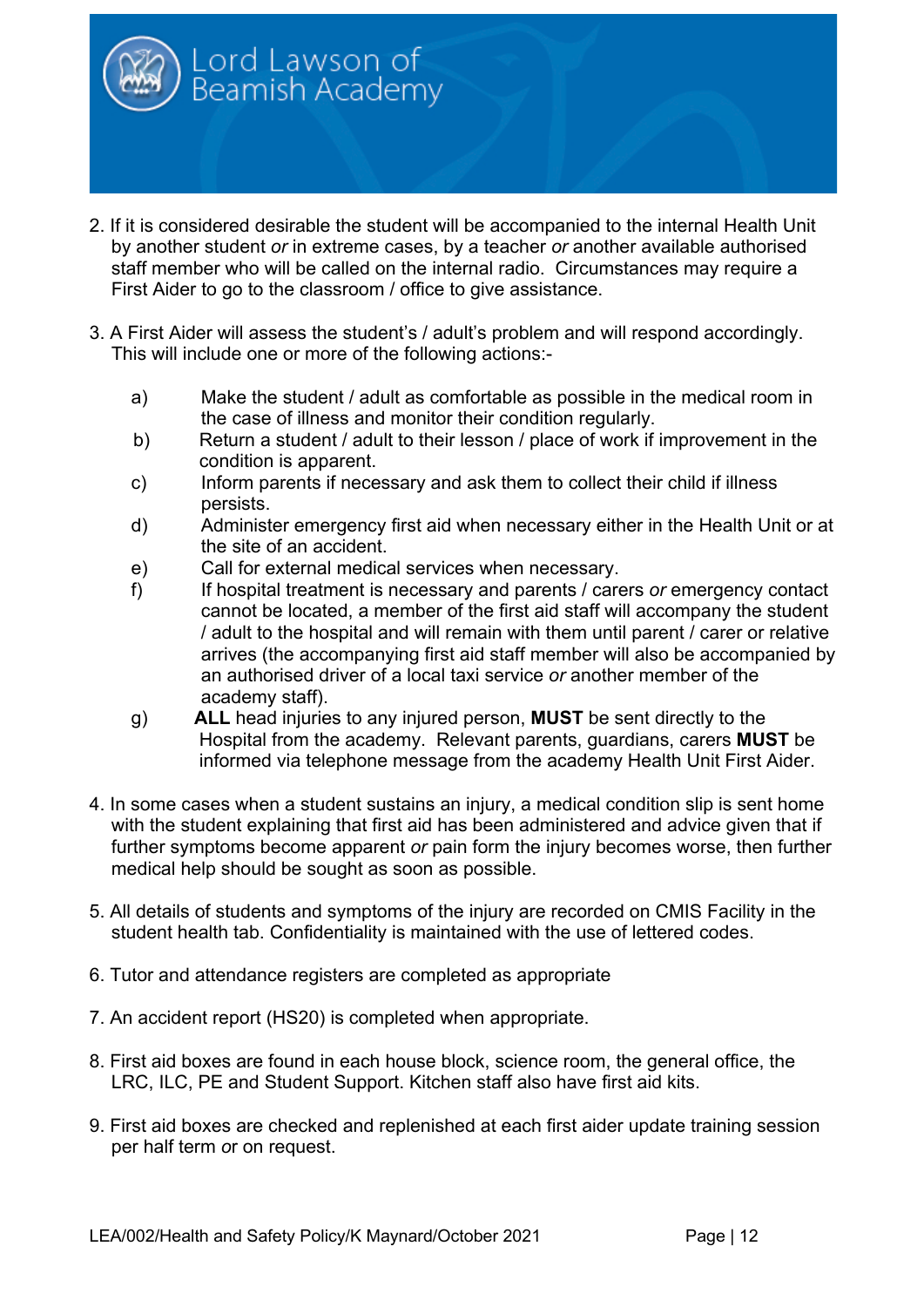

located in the internal health unit.

11. In the general office, each house block and in health unit there is a comprehensive list of the medical conditions of all students.

12. All staff have access / have received a copy of the "Academy Asthma Policy" located in the teacher's handbook.

# **FIRST AID BOXES**

- 1. First aid boxes *or* similar containers (i.e. bags *or* cupboards) should be made of suitable material and designed to protect the contents as far as possible, from damp and dust. Boxes *or* containers should be clearly identified as first aid containers; it is recommended that the marking used should be a white cross on a green background.
- 2. First aid boxes *or* similar container which is to form part of an establishment's permanent first aid provision should contain only the following items and nothing else.
	- Individually wrapped sterile adhesive waterproof dressings.
	- Sterile eye pads, with attachment (an example of a suitable eye pad currently available would be the Standard Dressing No 16BFC)
	- Triangular bandages these should be if possible be sterile; if not, sterile coverings appropriate for serious wounds should also be included)
	- Safety pins;
	- Disposable latex gloves
	- A selection of sterile none medicated wound dressings which should include at least the following;
		- $\triangleright$  Medium sized sterile non-medicated dressings (approx. 10cm x 8cm; examples of suitable dressings currently available are the Standard Dressing No 8 and No 13).
		- ➢ Large sterile non-medicated dressings (approx. 13cm x 9cm: example of suitable dressings currently available are the Standard Dressings No 9 and No 14 BPC and the Ambulance Dressing No 1)
		- $\triangleright$  Extra-large sterile non-medicated dressings (approx. 28cm x 17.5cm: an example of a suitable dressing currently available would be the Ambulance Dressing NO 3).
- 3. Soap and water and disposable drying materials, *or* suitable equivalents, should also be available. Where tap water is not available, sterile water normal saline, in disposable container each holding at least 300ml, should be kept easily accessible, and near to the first aid box, for eye irrigation.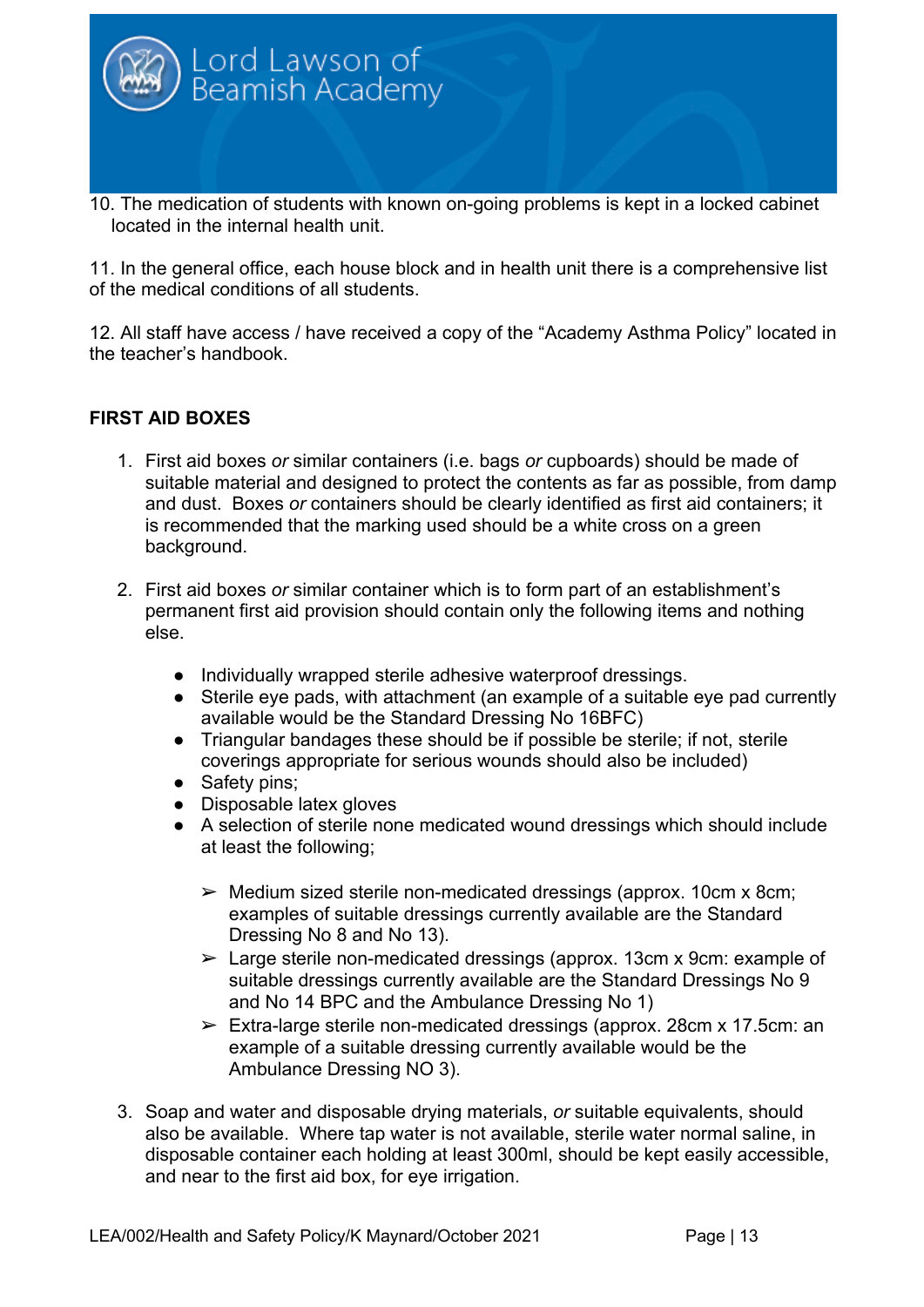

# **PROVISION OF FIRST AID**

# **Administration of medication in the academy**

Over recent years there has been a general increase in the number of children in education establishments requiring medication to be administered. The LA recognises that teachers are not contracted to undertake the administration of medicines, but staff are encouraged to volunteer to do so after having appropriate training, which will usually be provided through the Academy Nurse Services.

Unless directed by terms of an employment contract no member of staff should feel compelled to be responsible for the storage and administration of medication to students. The legal position of a member of staff giving any medication incorrectly *or* inadvertently administering an incorrect medication is that provided training has been received and guidelines have been followed then he / she is automatically indemnified for insurance purposes. In addition, in the unlikely event that legal action is taken then the member of staff will receive the full support of the Authority.

Whether or not a member of staff volunteers to administer medicine he / she must act as a reasonable parent would in the case of an extreme emergency. If it is essential that the medication is administered in the academy then the following guidelines should be followed:

The medicine should be prescribed by a doctor and the original container should be clearly marked with:

- The child's name:
- The name of the drug and the dosage;
- Date of issue and expiry;
- Printed headed pharmacy label.

Children responsible for their own prescribed medication at home may, with the prior approval of the Principal *or* other designated teacher, bring it into the academy but the amount should be sufficient only for the dosage that day. This permission must be recorded in the Health Unit.

# **Asthma**

The most common condition for which medication is required in the academy is asthma. Children are encouraged to take responsibility for their medication as early as possible. Inhalers for asthma are varied in prescribed content and colour bodies for different asthma conditions. Each individual asthma case should be consulted and prescribed by an authorised GP or Medical Body.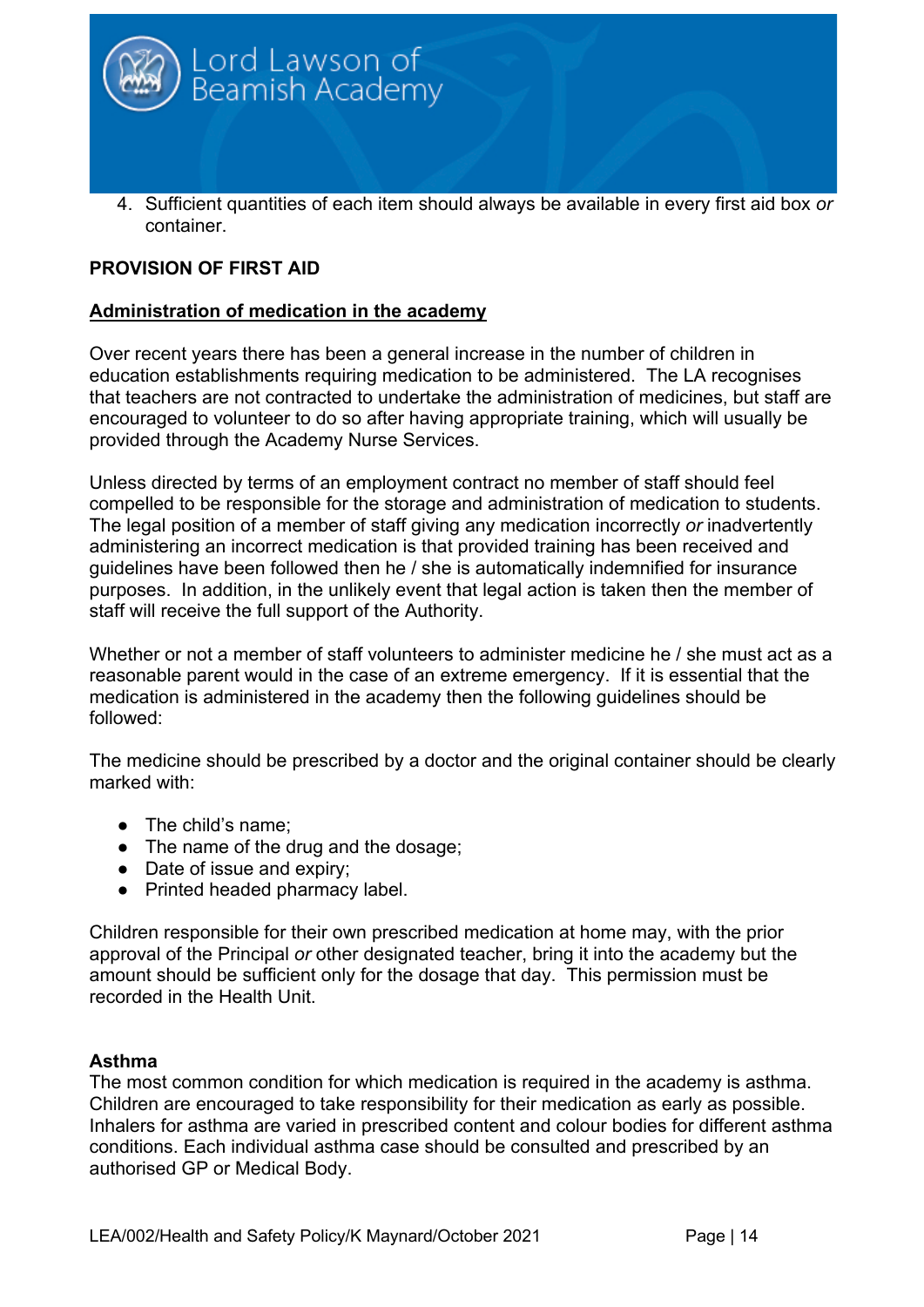

ensure that adequate training and advice is given to all concerned and an individual health plan is put in place.

# **Severe Allergic Reactions (Anaphylaxis)**

An increasing number of children are being diagnosed as having an allergy to various substances such as nuts, particularly peanuts, and bee stings. For children this can develop into a life threatening allergic reaction. Adrenaline given by injection as soon as a reaction begins can be lifesaving. Increasingly children who are prone to very severe reactions are provided with a syringe (Epi-pen) loaded with the appropriate amount of adrenaline. They must have immediate access to this at all times, and it may be necessary in the case of young children for members of Teaching and Support staff to be trained in the use of the Epi-pen.

The academy Health Unit will be involved in discussions with academy staff and parents to ensure that adequate training and advice is given to all concerned.

#### **Diabetes**

Children learn to give their own injections of insulin as soon as possible after diagnosis. Many children have one or two injections a day. In order to give the best possible control of diabetes children will give themselves frequent injections of short acting insulin during the academy day.

The Academy Health Unit will be involved in discussions with academy staff and parents to ensure adequate training and advice is given to all concerned.

# **Epilepsy**

The vast majority of children with epilepsy are educated in mainstream academies. They will be taking an anti-convulsing medication, which is usually taken twice a day, avoiding the need to take any medication during academy hours. In some cases the drug taken can cause drowsiness.

Should a convulsion occur it can be very alarming for someone seeing this for the first time. It is therefore important to ask for advice from the academy Health Unit on what should be done in those circumstances.

# **Attention Deficiency Disorder (ADD - ADHD)**

A growing number of children are being diagnosed as having ADD – ADHD and are often prescribed medication to see if their behavioural difficulties improve. The medication most commonly used is **"Ritalin".**

In addition to supervising the administration of the drug, academy staff are likely to have a crucial role in observing the child's reaction to a course of treatment.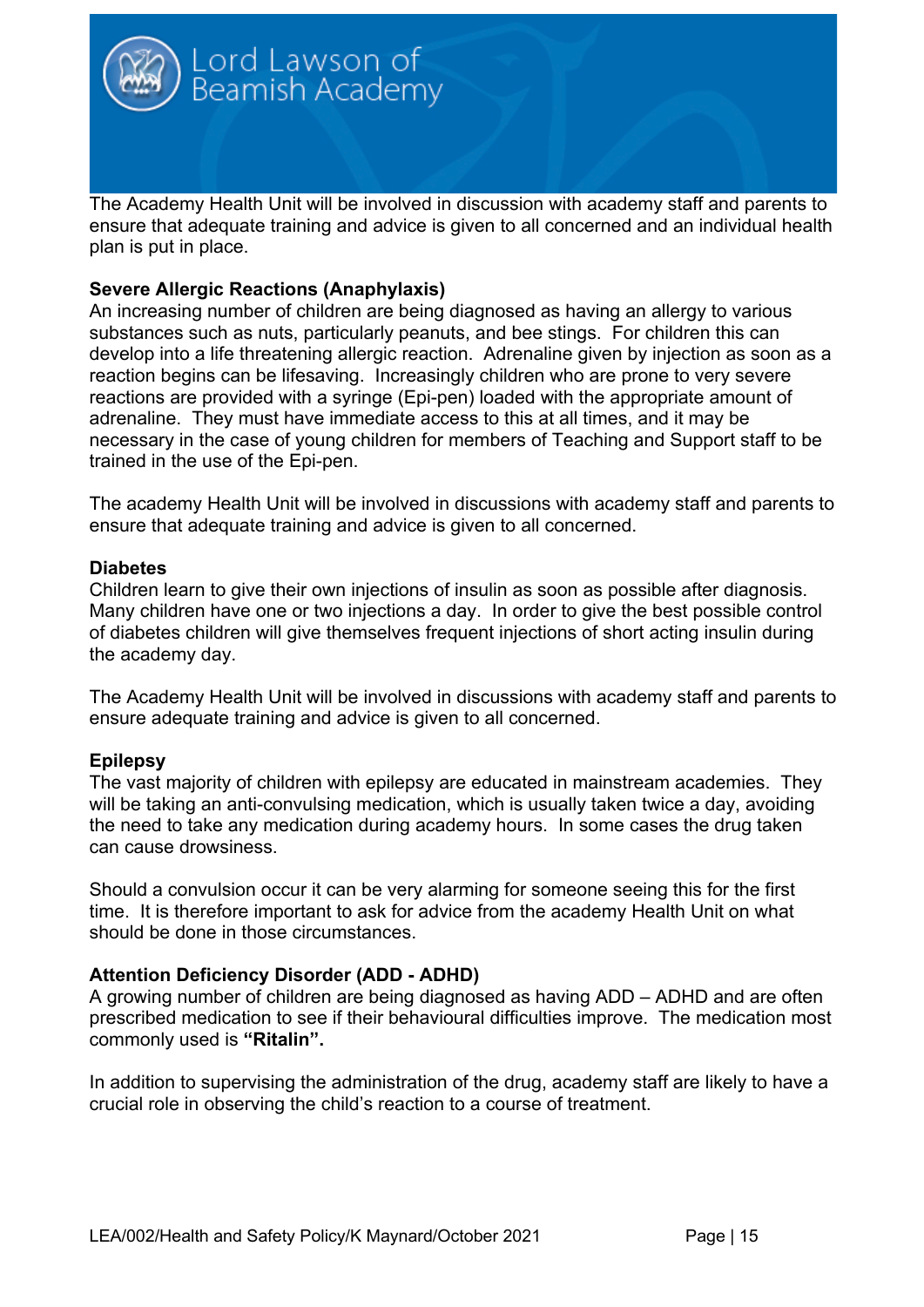

# **Other Specific Medication (Pain Relievers)**

The provision of pain relievers to students is strictly controlled and issued as an exceptional, rather than a regular occurrence. Tablets are only issued by the Academy Health Unit and a record of each issue kept for the future reference.

The tablets issued for such problems as period pain or migraine is "**Paracetamol 500g"**. Under no circumstances will aspirin, *or* other preparations containing aspirin, be given to children.

Written permission (proforma) must be obtained from parents / carers enabling the issue of analgesics to children and must be renewed annually.

#### **HEALTH UNIT**

The unit is located on the first floor at the East end of the academy. It can be contacted on extension **231 (0191 433 4044)**. The unit is open to both staff and students for various medical problems, treatment and advice. There is no need for an appointment and confidentiality is maintained within the bounds of the law.

An authorised first aider is located in the Health Unit from 8.30am until 15.30pm. This member of staff is the first contact for any incident or issue of medication. Prescribed *or* over the counter medication, ointments *or* creams should not be administered to students by staff other than trained, authorised qualified personnel.

All accidents to both students and staff are recorded by law on an accident report and reported to SMT and the Health and Safety Coordinator.

In the event of a student feeling unwell in lesson time, staff are requested to contact the Health Unit via telephone in the first instance. Once they have spoken to a member of staff there, they may then be asked to send the student to the Health Unit with a signed planner. If there is no answer on the phone, staff are asked to leave a voicemail message and they will be contacted or visited in their classroom by the Health Unit staff of the day. Care should be taken to avoid sending students unnecessarily.

# **ACCIDENT AND INJURIES**

The reporting of all accidents at work is covered by the Reporting of Injuries, Diseases and Dangerous Occurrences Regulations 1995 (RIDDOR) which places a duty on the LEA to report injuries, certain cases of ill health and dangerous occurrences within set time limits to the Health and Safety Executive.

If there is an accident *or* dangerous occurrence on educational premises *or* arising from the academy activities involving an employee, student, visitor *or* contractor, the Gateshead MBC on-line Accident Report from (HS20) should be completed sent to the Health and Safety Department at Gateshead via e-mail within seven working days.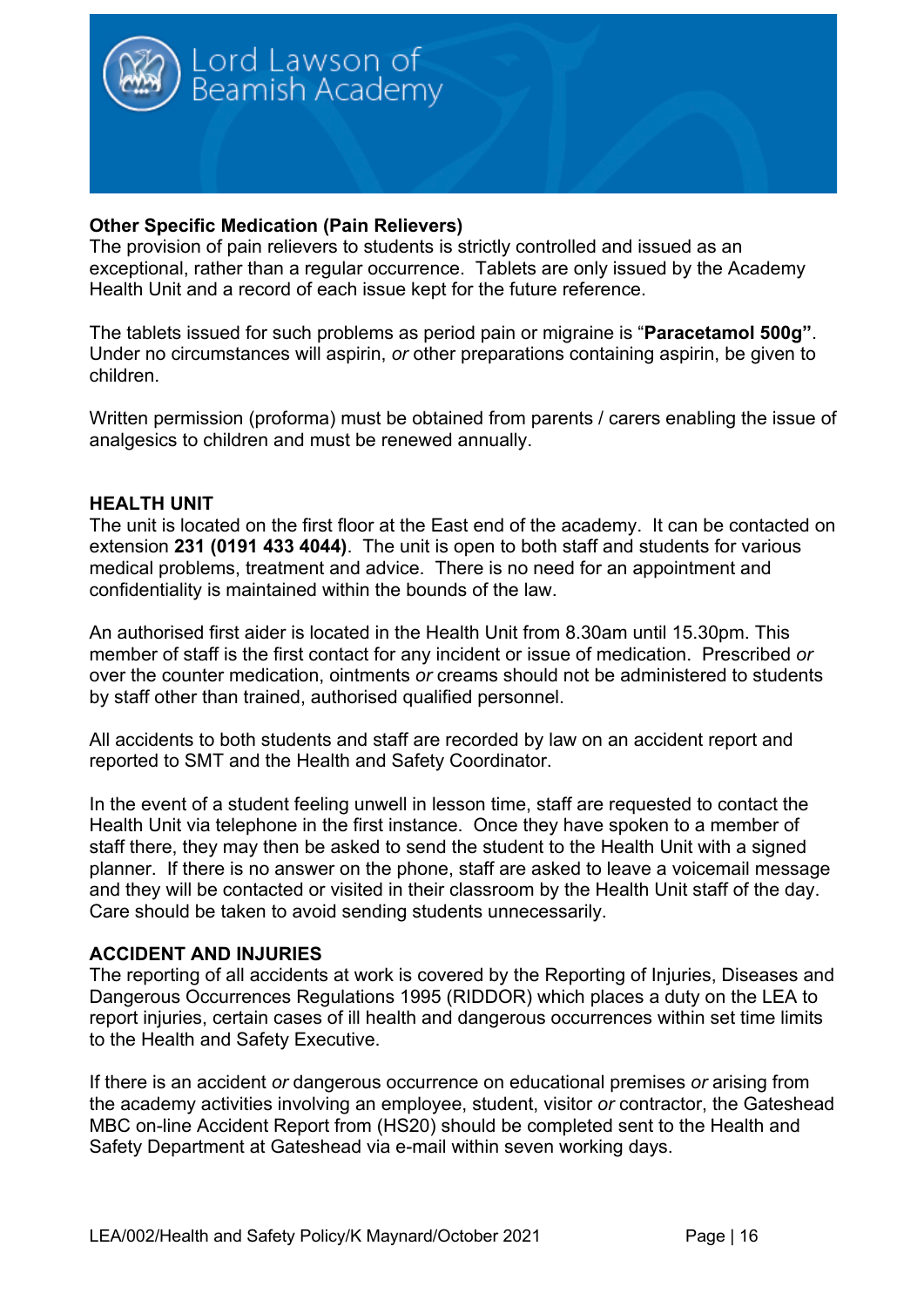Recording of minor injuries are logged onto the Lord Lawson health unit database. However, the Principal should be satisfied that the cause of the accident was not attributable in some way to the supervision of a teacher, defective equipment, the use of substance or the condition of premises.

It is the responsibility of the injured person to ensure that the accident is reported *or* recorded the same day of the accident.

#### **Notification by Telephone**

In the case of any serious injury such as a fracture, amputation etc. *or* a dangerous occurrence such as a wall collapse, the release of a poisonous gas, electric shock etc. *or* the diagnosis of a recognised work related condition such as lead poisoning, dermatitis etc. the Establishment Services Section should be notified by telephone as soon as possible after the accident / occurrence.

This applies to injured employees, students, visitors and contractors.

Lord Lawson of<br>Beamish Academy

#### **Accident Investigation**

Preliminary investigation of accidents to be carried out by the Health and Safety Coordinator in accordance with the standards set out by the LA and the policies of the academy.

All "notifiable" accident reports / dangerous occurrences are brought to the attention of the Assistant Health and Safety Officer (Education) who will conduct an investigation into the causes of the accident, depending upon the circumstances in each case.

Further advice relating to the reporting of accidents may be obtained from the Establishment Services Section in the Education Department or the Health and Safety Section within the Personnel and Management Services Department.

#### **Dealing with Hazards and Potential Risks**

Under the Management of Health and Safety at Work Regulations 1992, the LEA must undertake a "suitable and sufficient" assessment of:

The risks to the health and safety of employees to which they are exposed whilst at work.

*and* 

The risk to the health and safety of persons not in their employment arising out of or in connection with the undertaking.

Where an employer employs five or more workers, then the assessment must be in writing (or recorded in some way) and any particular group especially at risk must also be identified i.e. young children or people with disabilities.

Risk assessment is a continuous and ongoing process. If there are changes which may affect the assessment such as the introduction of new working methods or new technology etc. then the assessment needs to be revised / updated.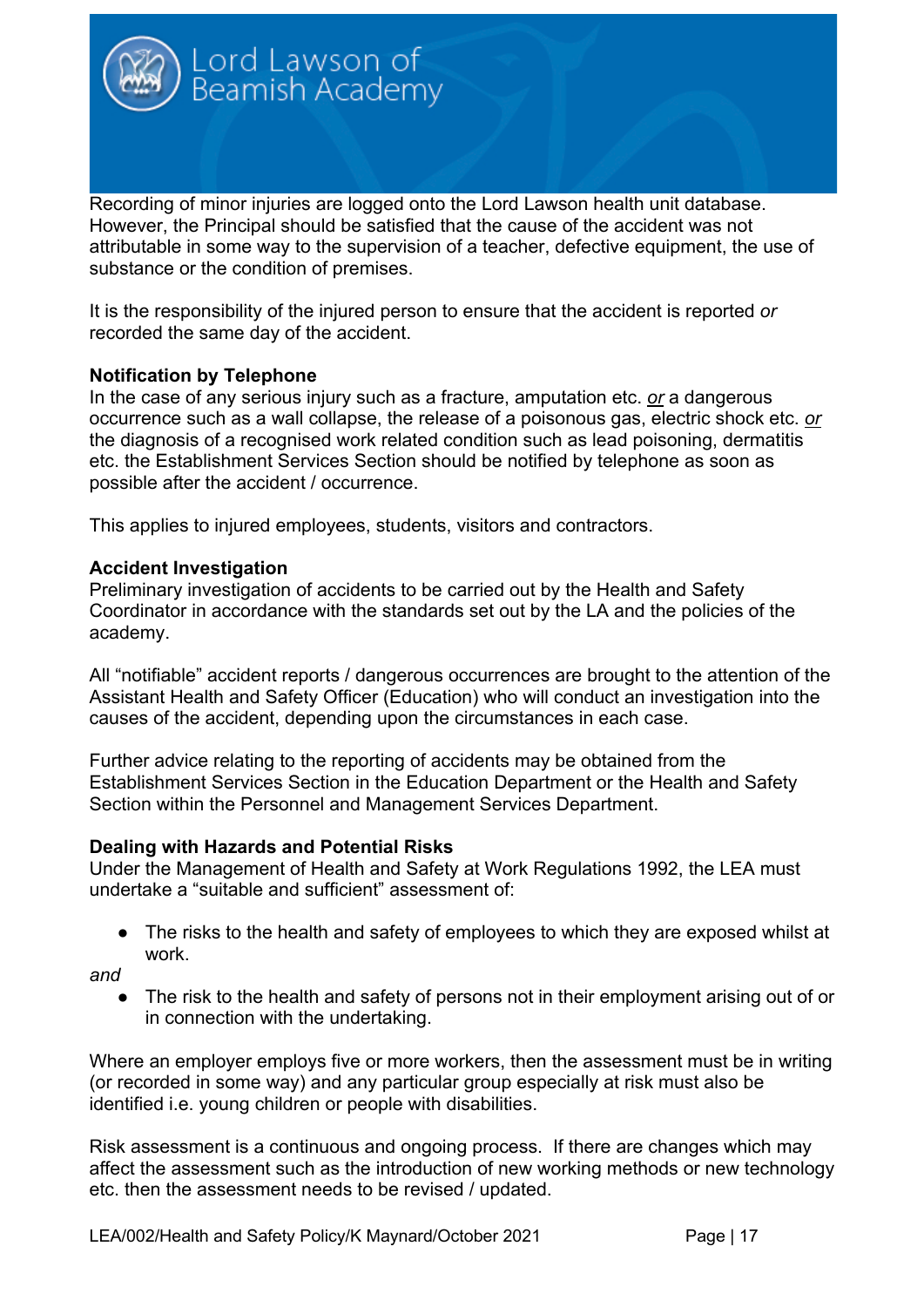

# **Risk Assessment**

The concept of risk assessment is not new to academies, as teaching staff will have been carrying out assessments of risk as part of their teaching activities before the Management of Health and Safety at Work regulations become law e.g. limiting some activities for students to a certain age range *or* opting for a demonstration of a process rather than active participation by the students. What is new is the requirement to consider risks involved with the academy undertaking in a systematic manner and to record the significant findings of the assessment.

Generic risk assessments outlining hazards, possible risks and preventative measures are included in the arrangements for health and safety in this policy document. What academies need to do to is examine the procedures in their establishment in relation to the guidance in the arrangements and the publications detailed.

If there is a significant difference in the way that the academy manages health and safety issues *or* an activity is not covered by the general arrangements, i.e. summer fairs, performances, hire of equipment e.g. bouncy castles, helium gas etc., then a "special" risk assessment will need to be carried out and appropriately recorded. The record could form part of the arrangements of the academy health and safety policy, or faculty / staff handbook or via other means such as class rules / procedures.

In whatever form the assessment takes, the findings need to be communicated to these people exposed to the risks and not simply filed away.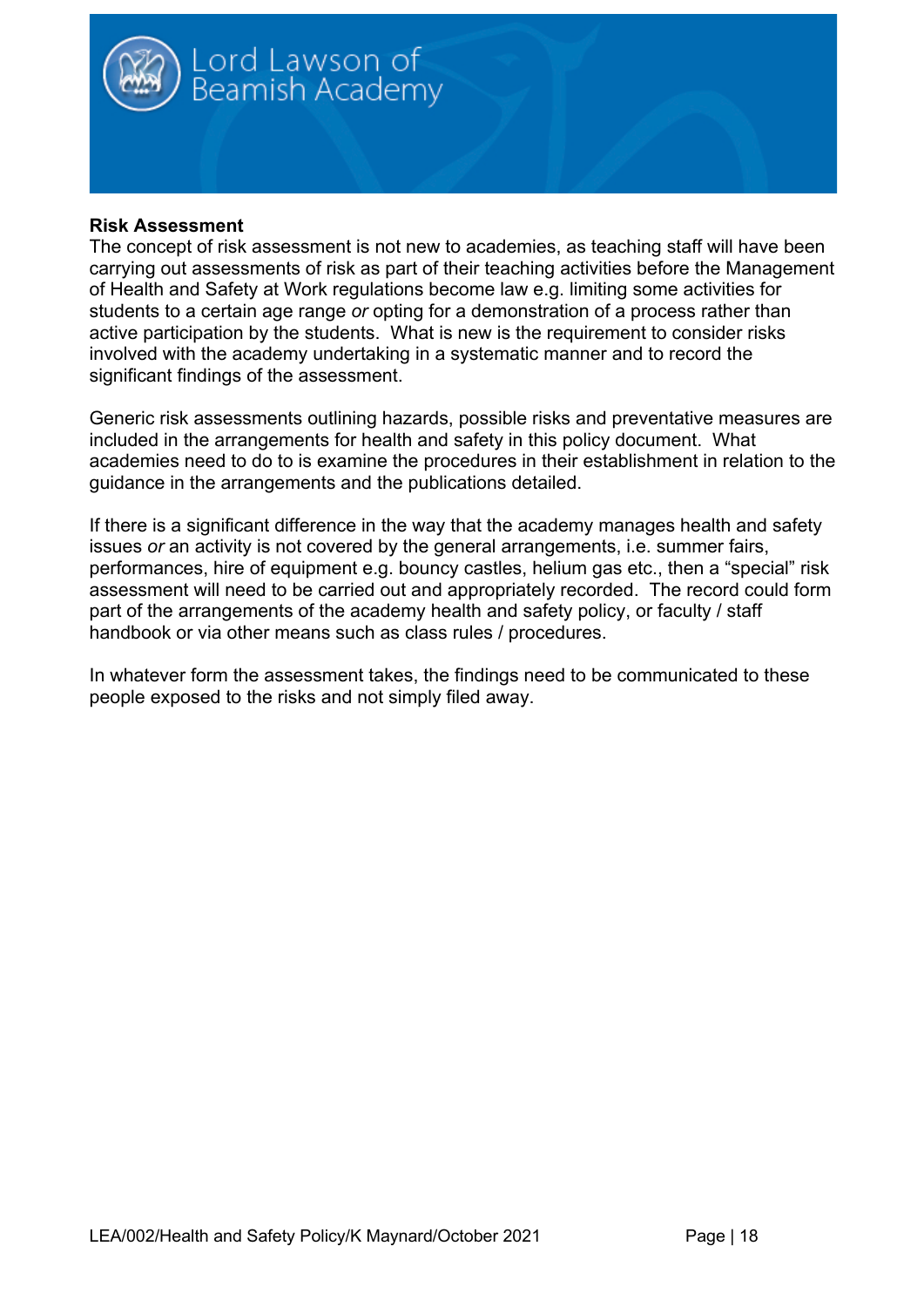

# **RISK AND HAZARD**

People who are appointed to carry out risk assessments (known as the assessor and who have been trained in basic techniques and are familiar with the activity being assessed) need to appreciate the difference between HAZARD and RISK. Hazard is the potential to cause harm and is present in every work activity. Risk is the likelihood of that potential being realised and so the extent of the risk will be dependent on a variety of factors.

#### **The Risk Assessment Process**

The risk assessment process needs to be carried out in a systematic, logical manner by a person who has been trained in basic techniques of risk assessment, Gateshead LEA recommend the following approach.

- 1. Split the work activity being assessed into separate components in order that each part can be adequately assessed.
- 2. In identifying the hazards, consideration needs to be given to what could happen as well as considering what usually happens.
- 3. There is a need to determine the risk level achieved as a result of the assessment in order to determine whether any additional measures are necessary. This can be done by giving it an overall rating of High, Medium *or* Low. If existing methods do not reduce the risks to the lowest level reasonably practicable, then additional preventative measures should be considered. Reference should be made to the many reference books and guidance literature available for health and safety in academies to prevent needles duplication of accepted safe practice and procedures when recording assessments.

#### **Protective Measurers – Principles**

In deciding on protective measures, the following principles need to be applied:

- i. Wherever possible avoid the risk altogether.
- ii. Combat risks at source.
- iii. Whenever possible adapt work to the individual.
- iv. Take advantage of technological and technical progress.

#### **SUMMARY**

There is no doubt that Risk Assessment can be a time consuming process, involving considerable management commitment. Nevertheless, it can result in significant savings if it identifies the possible causes of accidents and incidents, since it requires proactive measures to be taken to prevent such incidents.

Once properly completed it merely requires regular reviews and updating as work methods and circumstances change. In any event it is a legal obligation and must be completed. Failure to undertake a Risk Assessment will not only increase the risk of accident but will inevitably lead to enforcement action.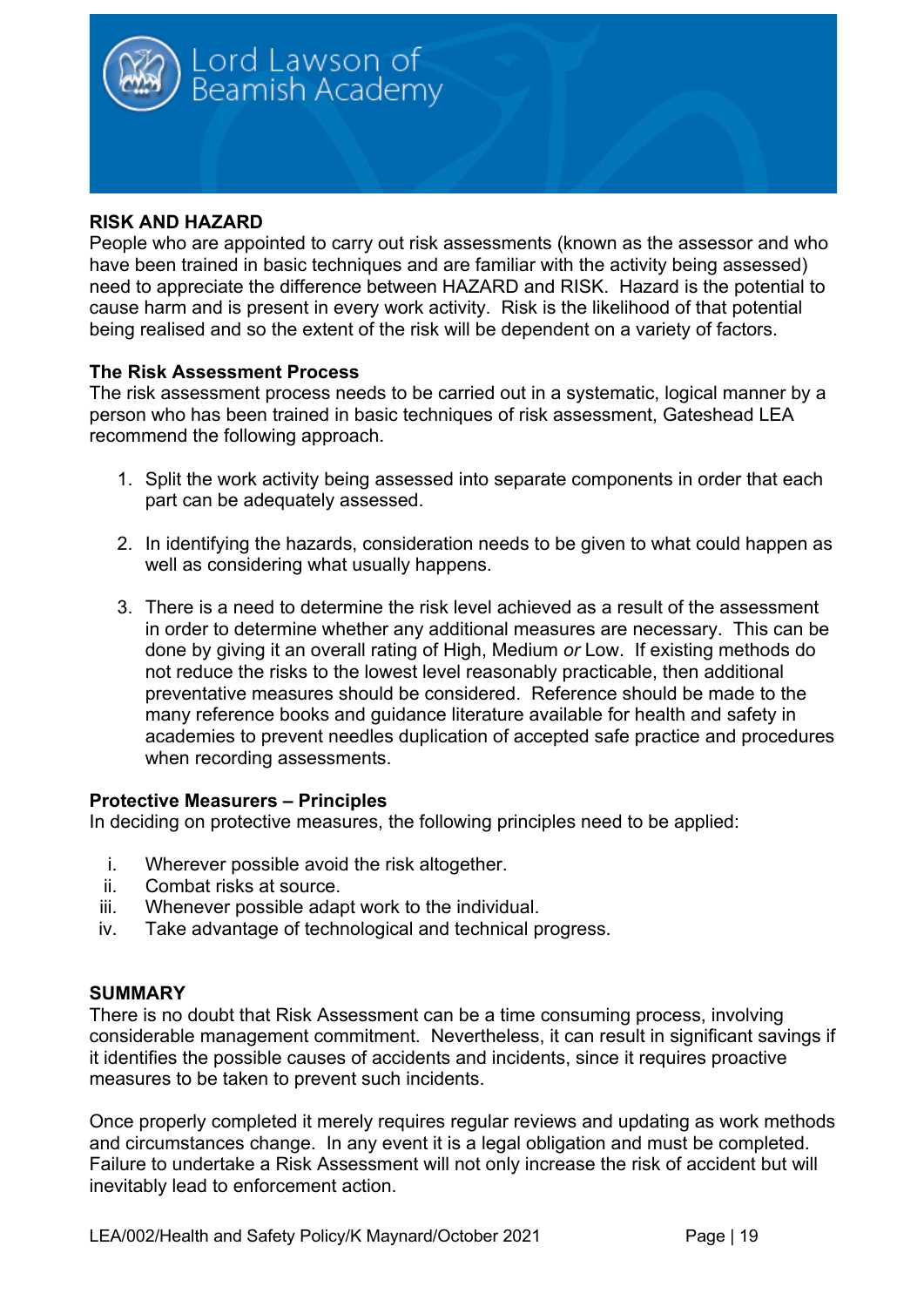

For further guidance please contact the Establishment Services Section in the Education Department or the Health and Safety Section in the Personnel and Management Services Section Department.

# **STAIRS AND EXITS**

All students and staff members are informed when pedestrian movement is undertaken around the academy that they all must keep to the **LEFT** wherever possible to reduce pedestrian congestion.

Use of stairwells, regardless of which floor is being used; the same rule applies to all pedestrians – Keep to the left.

With **ONLY** the exception of any emergency evacuation, the main reception entrance doors are used only by staff, sixth form students, visitors and contractors. These entrance doors are not authorised to all other students for entrance to the building.

The main entrance / exit route for students is the electronic student entrance doors located on the South of the building, four entrance / fire exit doors on the North of the building. Additional fire exit doors are located on both the East and West sides of the building *(please ensure the site plan for exact locations of all fire exit doors is understood)* All entrance / exit doors will be internally locked during normal teaching hours to eliminate any unauthorised personnel entry, however, these fire exit doors can still be opened from inside in the event of an emergency evacuation.

# **VEHICULAR AND PEDESTRIAN ACCESS**

# **Aims of the policy**

To encourage and promote for all academy site users:-

- i. The safe access and passage to traffic to, from and within the academy site.
- ii. The safe parking of vehicles within the academy site.
- iii. Specific delivery times
- iv. Authorised traffic movement during end of teaching day 15.15 15.30, **NO** public traffic permitted on site unless previously authorised.

# **Plan of Implementation**

The academy will:-

- i. Maintain the arrangements for vehicular access, to, from and within the academy site and recommend changes when considered necessary to improve safety.
- ii. Monitor the parking facilities within the academy site and recommend any changes necessary to improve safety.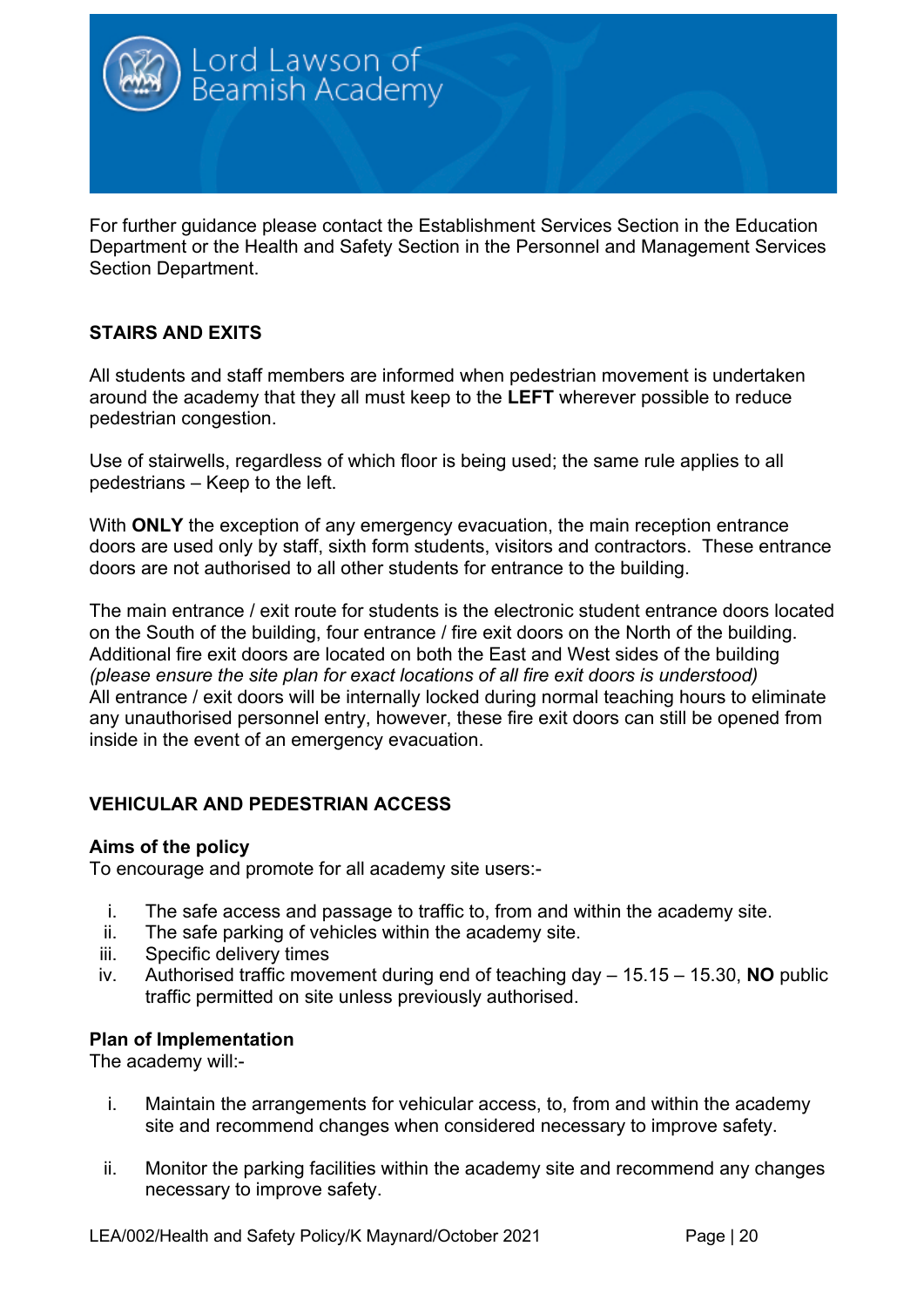

- iii. Identify and promote those areas where parking is permitted.
- iv. Establish and promote the method vehicular access to, from and within the academy site.
- v. Provide staff supervision on site for the boarding of students at the end of the academy day to Public and Local Education Authority transport. *(HS005)*
- vi. Monitor the parking and access situations on the public highway fronting the academy site and make recommendations to the Highway Authority as considered necessary and appropriate to improve safety.
- vii. The academy will inform annually all academy site users where it is possible and practical to do so of those areas where parking is permitted and the access arrangements to, from and within the academy site.
- viii. Any unauthorised vehicles on site will be reported to the police.

# **MONITORING OF POLICY**

- i. The Health and Safety Coordinator and Senior Leadership Team will monitor the vehicular and pedestrian access during their normal duties which include a site duty at morning break and a bus duty after academy teaching hours; Academy lunchtime ancillary staff will report any action causing concern during the lunch break.
- ii. Appropriate action will be taken immediately if necessary.

#### **Lone Working**

The academy accepts its responsibilities to:

- 1. Ensure specific guidelines are issued for our own operations;
- 2. Develop appropriate levels of training;
- 3. Improve working practices and procedures to minimise risk.
- 4. Ensure work places are as safe as practicable;
- 5. Consider the use of special equipment where appropriate (*or* Personal Alarms)

The following Guidelines should be followed depending upon the type of risk involved.

Environment: All places of work should be as safe as is practicable by ensuring sufficient ventilation, lighting, and heating, (if necessary) and are free from obstruction.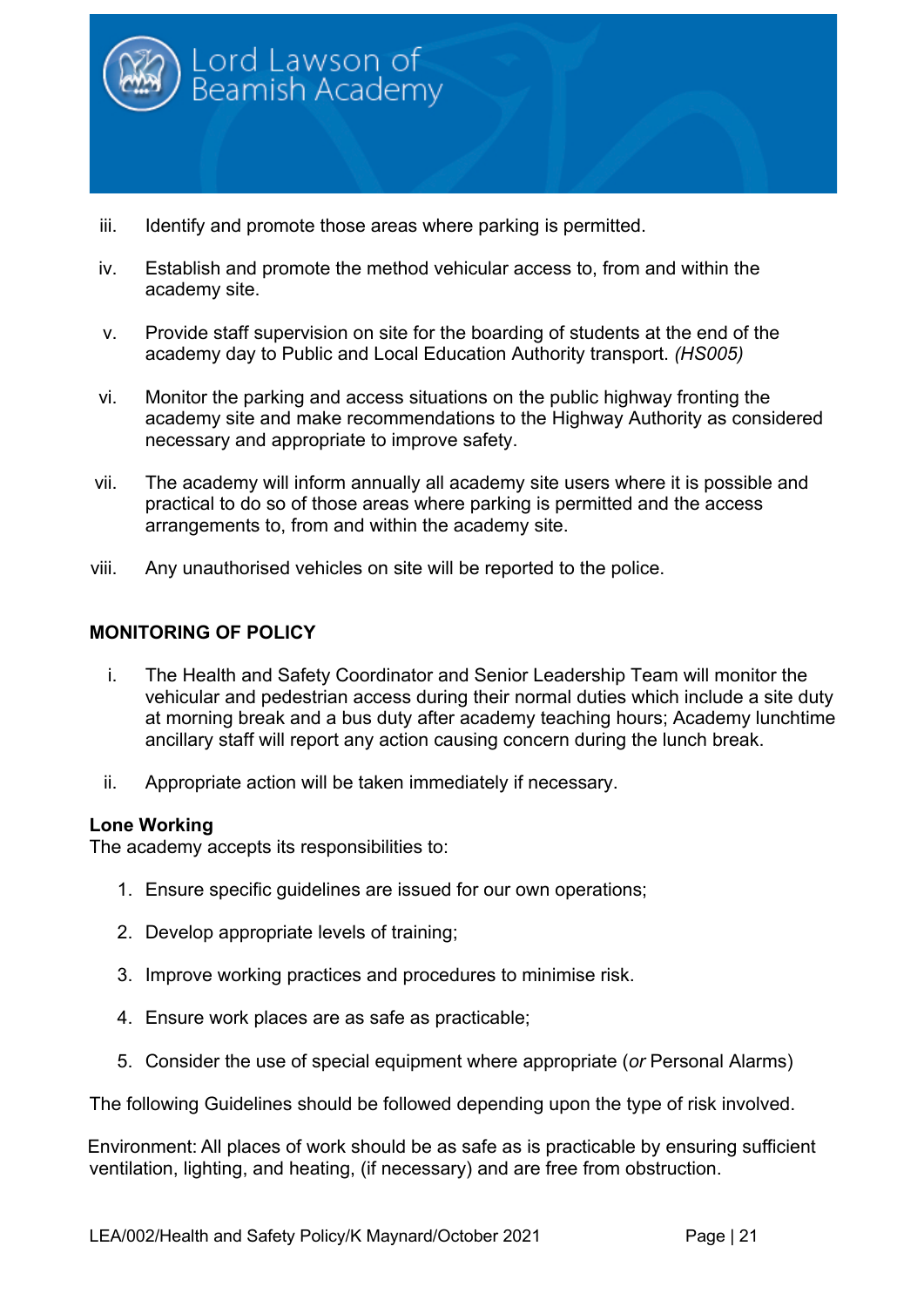

Type of work: Staff should have received the appropriate training dependent upon the type of work to be carried out e.g. manual handling for heavy loads etc. Risk assessments are required for each type of work. Once risks have been identified the academy is responsible to take the appropriate steps to minimise or eliminate the risk i.e. training, protective clothing etc. Risk assessments should be reviewed by the academy on a regular basis.

# **People**

- 1. Be courteous and calm;
- 2. Avoid confrontation i.e. Do not challenge, locate nearest phone and call police if necessary.
- 3. Only use self-defense as a last resort.
- 4. Ensure a mobile phone is carried (which should include contact numbers such as security, police, Buildings Manager etc.)
- 5. Ensure a radio is carried to enable contact with other radio holders on site (if available)
- 6. If possible make sure someone knows where you are.
- 7. A record of known students with a violent history should be made available, so that those members of staff working alone can familiarise themselves in case of a one to one encounter.
- 8. All staff working after 18.00pm must inform the academy site staff (Equans) of their whereabouts.
- 9. All staff **MUST** vacate the building no later than 18.30pm unless prior arrangements have been made with the Business Manager

In the event of a lone worker falling ill or suffering injury contact should be made with the Buildings Manager, security or other members of staff for assistance. First Aid equipment is sited at various locations around the building, more centrally the main office and Buildings Manager Office.

# **Off Site Lord Lawson of Beamish Academy Lone Worker Staff**

- 1. Internal Procedure Reference No HS014 (Lone Worker Off Site)
- 2. Relevant Risk Assessment Reference No SRA/017 (Lone Worker Off the Site of Lord Lawson of Beamish Academy)
- 3. Procedure and risk assessment will be reviewed every two years *or* as required should any incident occur.
- 4. Documented evidence of offsite staff member home visits, estimated arrival times, exit times that are recorded before and after each home visit by telephone conversation between the duty receptionist and the offsite staff member.
- 5. Procedure in place to ensure the Lord Lawson of Beamish Academy duty receptionist is fully aware of the exact location of the offsite staff member undertaking home visits of students
- 6. Procedure clearly indicates precise instructions of what has to be done in case of imminent danger to the offsite home visitor staff member – contact with external emergency service – **Police**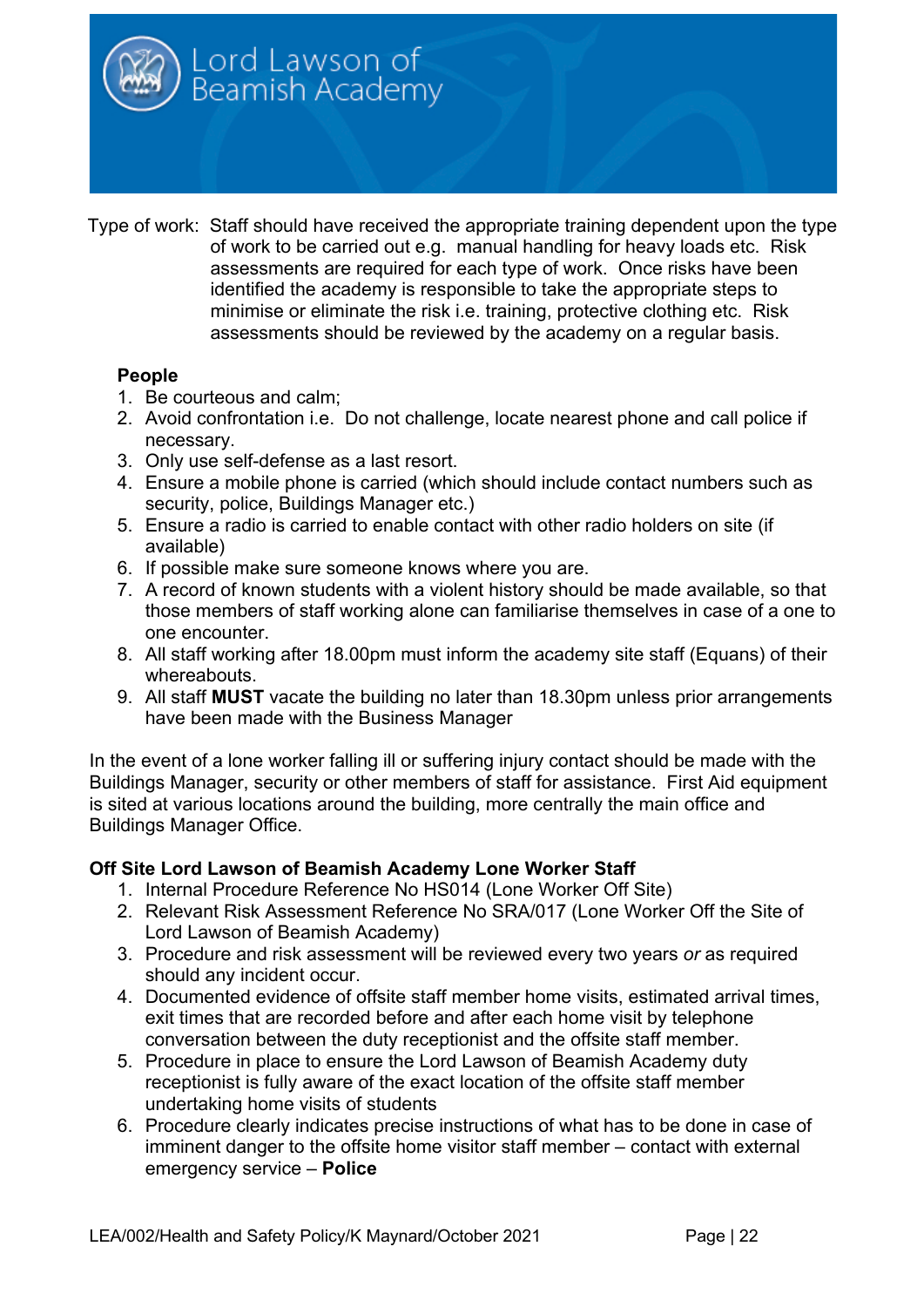

# **SECURITY**

Duty staff member of Equans is a key holder but the first key holders are public works security, when the security section are notified of alarm activation by the schools nominated ARC. The security section notifies the Equans staff member who decides whether to attend, (the option rests with the site Equans staff member). The academy keys and alarm information are held by security.

When security arrives on site they carry out an external check, if they cannot deal with the incident they have to call the duty Equans staff member. He should not enter the academy grounds unless security is in attendance, in the event of a break in being discovered whilst on the premises the security will be requested by the Equans staff member to radio their control to summon the police for further assistance.

Under no circumstances will the Equans staff member attempt to apprehend an intruder, but should always observe the basic principle of ensuring their own safety. The site staff of Equans have had no training in security, public works security have gone on a SITO Training course and is more experienced in dealing with these situations. They also are in constant radio contact with their base so they can summon help immediately.

The Equans site staff should be reminded that their own safety is paramount, and they are not to place themselves at risk. They are not there to act as a policeman and should not do so.

Student and staff safety between the hours of 08.00am – 16.00pm is monitored by internal and external CCTV cameras.

During event open evenings of the academy, site staff are on duty throughout the hours of the event. CCTV cameras are still in operation but are not monitored during academy event evenings.

The site manager and duty receptionist have been instructed of the action to implement in the event of a bomb threat telephone call, *or* if mail / parcels are of a suspicious nature – evacuation procedure will be implemented and the Police will take charge of such incidents.

# **PERSONAL AND PROTECTIVE EQUIPMENT (PPE)**

#### **Summary of duties and rights**

Personal Protective Equipment (PPE) includes all protective equipment to reduce risk of personal injury clothing.

The Personal Protective Equipment Regulation came into effect in 1992. They include duties on employers. Employees and self-employed workers.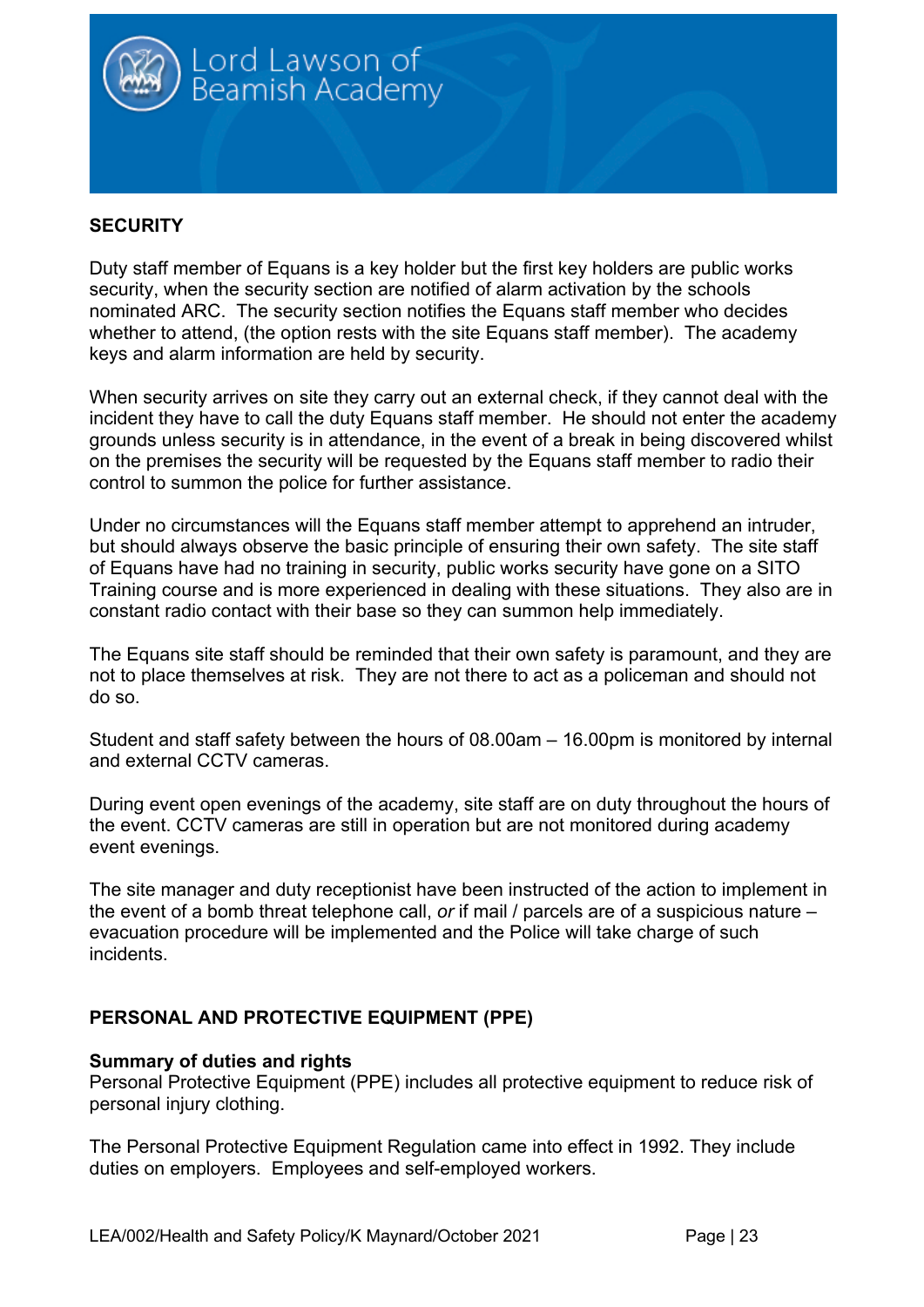

#### **Employers' duties are to:**

- ♦ Provide PPE to employees whenever health and safety risks are not adequately protected against by other means.
- ♦ Select PPE that is suitable for the risk; for employees who will be using it; and the working environment.
- ♦ Assess the PPE available to ensure it is suitable and sufficient.
- ♦ Maintain the PPE in a clean and effective condition.
- ♦ Provide suitable storage for PPE provided.
- ♦ Ensure that the PPE provided is properly used.
- ♦ Provide information, instruction, training and supervision (IITS) for employees.

#### **Employee's duties are to:**

- ♦ Use protective equipment provided, in accordance with information, instruction training and supervision (IITS) given by their employers.
- ♦ Report any loss, damage *or* obvious defect in personal protective equipment provided immediately to their employer.
- ♦ Take all reasonable steps to ensure that their protective equipment is returned to the storage provided for it after use.

# **CONTRACTORS AND VISITORS TO THE SITE**

It is the academy's responsibility to ensure the safety of all contractors and visitors to site.

# **Visitors and the general public**

Visitors where possible should not be left unaccompanied and should not (if possible) be taken into hazardous areas of the premises. **ALL** visitors should sign in and out on arrival and departure, to assist with both emergency evacuation and security arrangements.

In the event of any evacuation of the academy, the designated staff member of Lord Lawson of Beamish Academy responsible for the visitors must report directly to the fire coordinator to give information of the last know whereabouts and numbers of the visitors should they not be at the designated assembly point.

# **Contractors / Sub-contractors**

All contractors / sub-contractors visiting the academy will sign in and out on arrival and departure.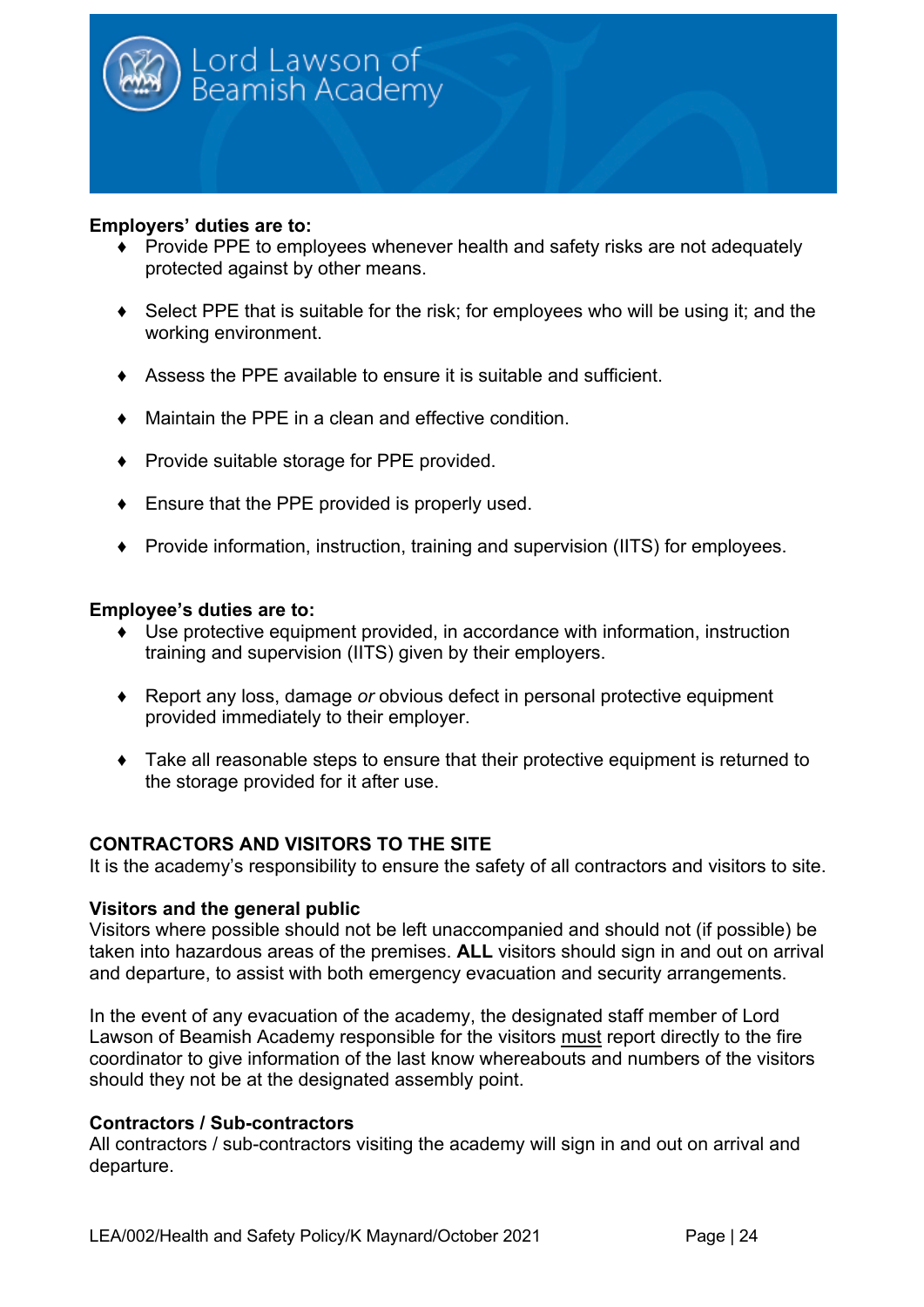

The contractor / sub-contractor on site is responsible for ensuring, so far as is reasonably practicable, the Health and Safety of himself, his employees and anybody who may be ffected by his activities. These duties include his manner of working, objectives, falling from heights, electrical safety and all other work done.

A "Permit to Work" must be completed by the Buildings / Facilities Manager and where necessary the Contractor / Sub Contractor before any wok commences.

All contractors' / sub-contractors' electrical tools must comply with the Electrical Equipment Regulation and must be currently PAT (Portable Appliance Tested).

All equipment for working at height must be of British Standard Approval and be currently tested and tagged for use.

Areas of work by contractors / sub-contractors must be securely cordoned off to stop any student, member of staff *or* visitor unwittingly or unauthorised entering a working area.

In conjunction with the authorised "Permit to Work" a general contractor / sub-contractor detail of work example guide is as follows below:

# **1. NATURE OF WORK AND SPECIFICATION:**

# **2. DATES AND TIMESCALES:**

#### **3. WORKS:**

Will the works create any risk to staff and students? Yes / No (If yes what precautions have been taken?)

#### **4. STAFF:-**

Have the appropriate staff been informed? Yes / No

# **5. INFORMATION:-**

Has the contractor been provided with information about the academy? Yes / No (e.g. break times, fire alarms etc.)

# **6 CONTRACTORS: -**

Contractor details including qualifications.

# **7 CONTRACTORS VEHICLES:-**

Will they interfere with the normal running of the academy? Yes / No (If yes what arrangements have been made)

# **8 RISK ASSESSMENT: -**

 Has a Risk Assessment been carried out? Yes / No (If yes has a copy been given to the contractor?)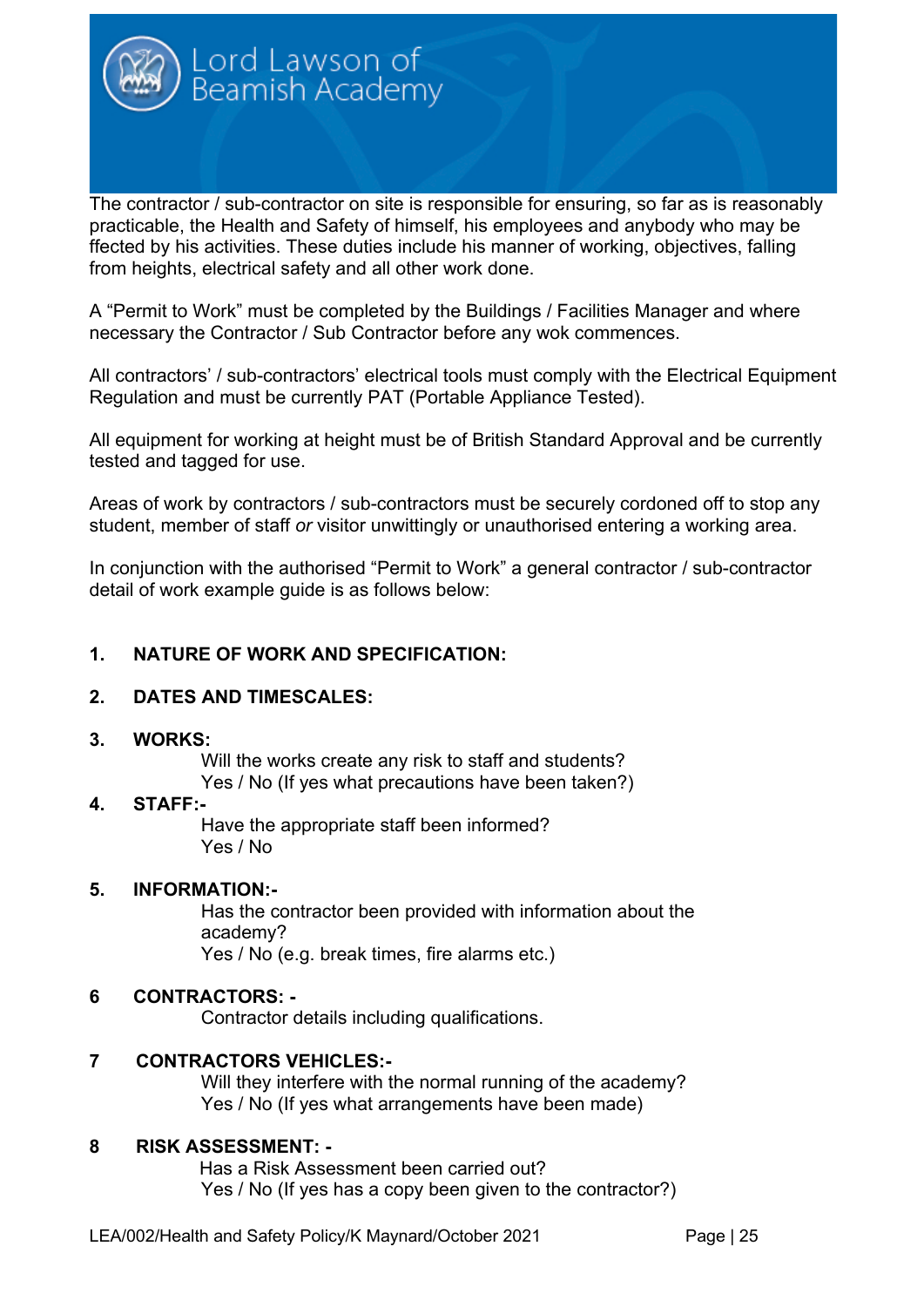

Yes / No

This should include details from the Asbestos Register if applicable.

# **9 METHOD STATEMENT: -**

Has the contractor / sub-contractor provided a Method Statement clarifying a safe system of work?

Yes / No (If yes has a copy been attached to the Permit to Work? – If no, has a plan of work been agreed between contractor and the Buildings / Facility Manager?)

# **10 REVIEW:-**

 Has the work been reviewed regularly? Yes / No

# **11 SIGNED OFF BY:-**

a) Building Facilities Manager b) Contractor

# **NO SMOKING POLICY**

- 1. Following and complying with Government Legislation introduced in 2006 and implemented on 1 July 2007, it is prohibited for any staff, students, contractors, visitors to smoke within the perimeter boundary fence of Lord Lawson of Beamish Academy site.
- 2. Clear signage is displayed on each entry door of the academy.
- 3. Lord Lawson has in place a Smoking Policy **(HS008)** which is obtainable to all staff via the internal internet computer system.
- 4. All new staff whether full time, temporary or work placement etc. are informed of the Smoking Policy.
- 5. This Smoking Policy is reviewed / updated by the site Health and Safety Coordinator on a two yearly interval *or* when any legislation changes occur.
- 6. All offenders to the smoking legislation are dealt with following the smoking policy guidelines. Records of all offenders are kept for reference purposes.
- 7. Lord Lawson Academy actively promotes a smoke free environment though the internal Health Unit,
- 8. Offending students who persist with smoking upon the academy site are dealt with under the procedure of the Smoking Policy, parents / guardians are encouraged to participate in the academy Smoking Policy.

# **ACCESSIBILITY**

Provisions are made for any person(s) (students, staff, members of the public) who may be permanently *or* temporarily disabled from the use of their limbs – arms, legs, back, use a wheelchair, etc.

Provisions are made for females who are pregnant *or* have recently given birth to a child / children.

LEA/002/Health and Safety Policy/K Maynard/October 2021 Page | 26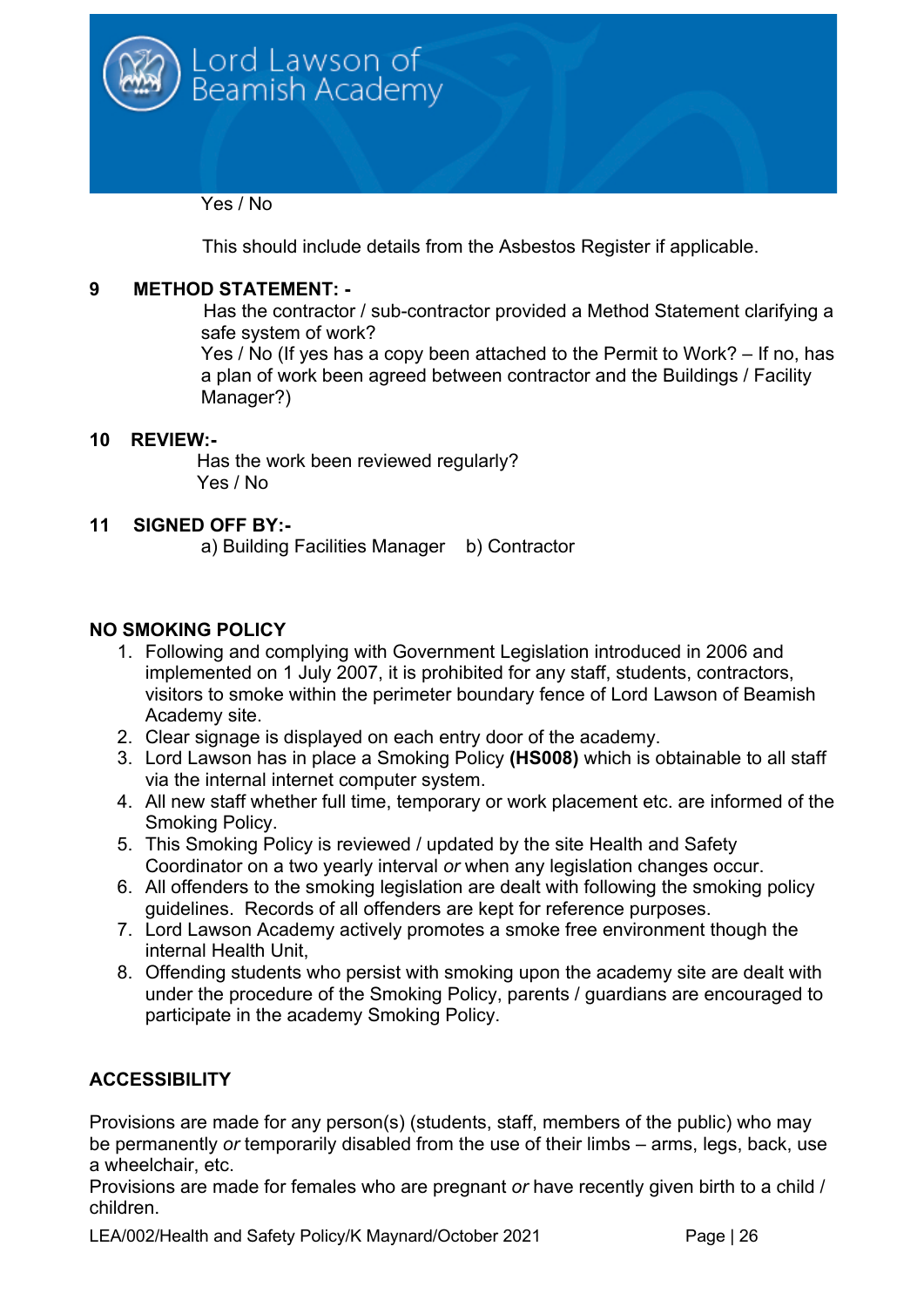

Provisions are made for staff vehicle parking who are suffering with disabilities, short term / long term illness.

Provisions are made for vehicle parking of female staff / students who are pregnant.

Disabled members of the public entering the academy site who drive *or* are transported by vehicle who fall within the disablement category have designated disabled car parking spaces *(eight spaces in total)* in the main South car park of the academy.

The use of the designated disabled car parking spaces is not permitted for any other vehicle user with authorisation from the academy Site Manager.

During academy performance evenings only, disabled vehicle users who find the designated disabled car park full are permitted to park their vehicle in the North academy recreation yard close to the academy entrance doors for ease of accessibility.

#### *Accessibility for wheelchair users of the school comprises of:*

- Flat level door entrances / exits throughout the ground floor of the academy
- One mechanical / electrical personal lift with the capacity to accommodate a wheelchair and other person.
- Refuge points on all stair landings on the first and second floors.
- External access by concrete ramp to the East recreation field.
- Disabled toilets with fitted panic /assistance alarms on all floor levels.
- No steps on any ground floor entrance doors.

# **IMPORTANT NOTE:**

For emergency evacuation reasons and for the safety and wellbeing of **any** wheelchair user, during any organised / scheduled evening academy performance shows where wheelchair user members of the public may be present, under **NO** circumstance must they be allowed to park their wheelchair to watch the show from the first floor balcony overlooking the main hall stage.

Any other planned evening event for the public, where external wheelchairs users may be present inside the building, must have their own *"buddy"* system to assist with any unexpected evacuation from the building.

For academy student(s) / staff who may be temporarily disabled, i.e. using walking aids *or*  plaster casts on limbs, the academy provides a *"Special Provision Risk Assessment",* the use of the lift during academy hours, special accessibility for students to be dropped off / picked up from the internal South car parking area of the academy. This special provision is completed in conjunction with the student Head of House and the academy Health and Safety Coordinator.

Temporarily disabled *or* long term medical issue student(s) staff member(s) are registered on the Health and Safety database for use when an emergency evacuation situation arises.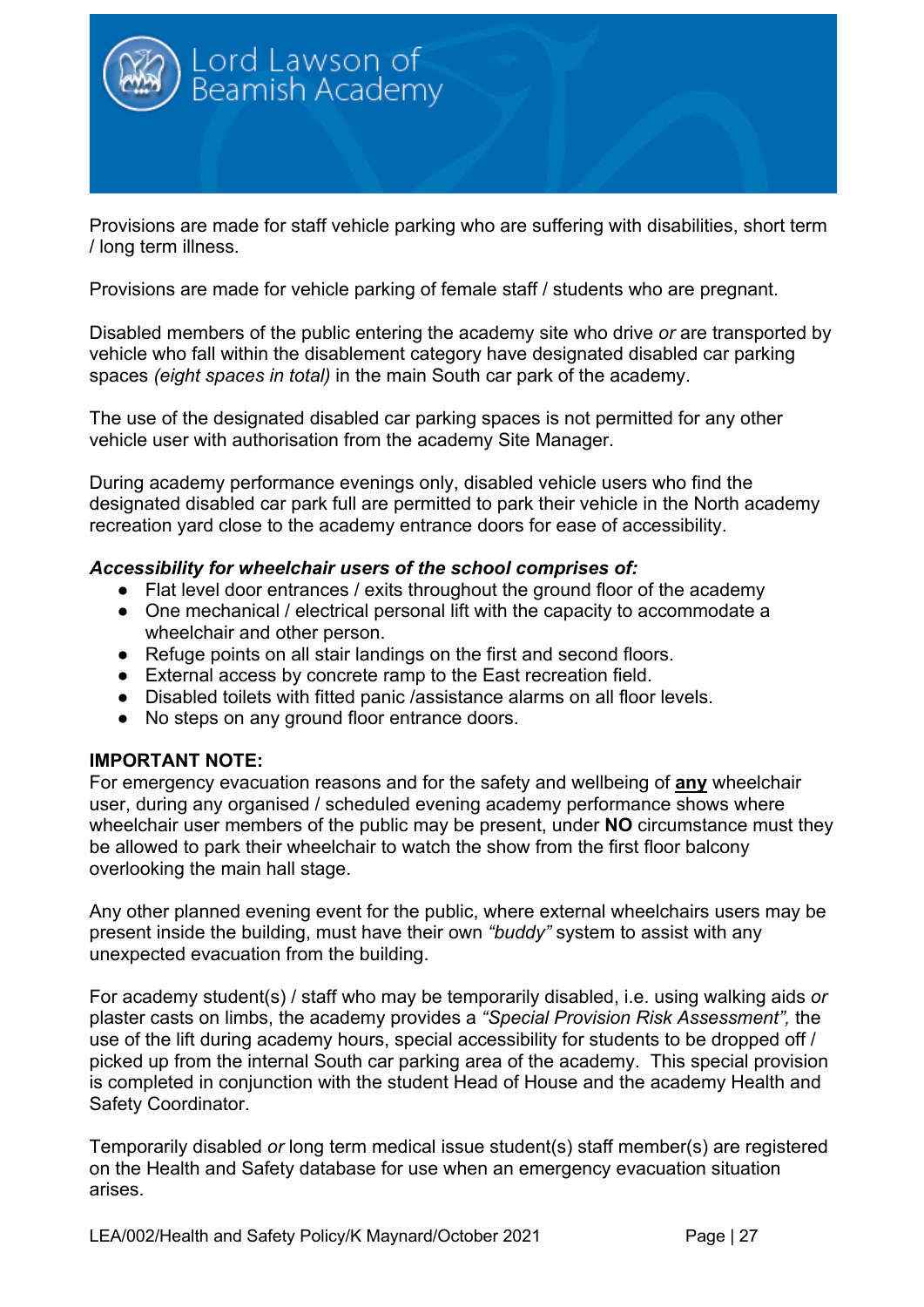

A paper copy of registered temporarily disabled students / staff data-base list is printed and copies given to the fire marshal and site manager, as well as a copy at reception and in the refuge call point box. This list will be given to the Fire Chief if required upon arrival to any emergency situation at the academy site, after which a professional search of the internal refuge collection points can be completed.

Academy females (staff / students) who are in expectancy of a child, will receive a full "Risk Assessment" covering all aspects of associated hazards within and around the academy and who may be attending external education, colleges etc. All information discussed during the "Risk Assessment" with the academy Health and Safety Coordinator will be recorded and dealt with in **strict confidentiality** for the expecting mother.

Special provision for vehicle parking and ease of accessibility in to the academy for expectant females will be taken in to consideration by the academy Health and Safety Coordinator.